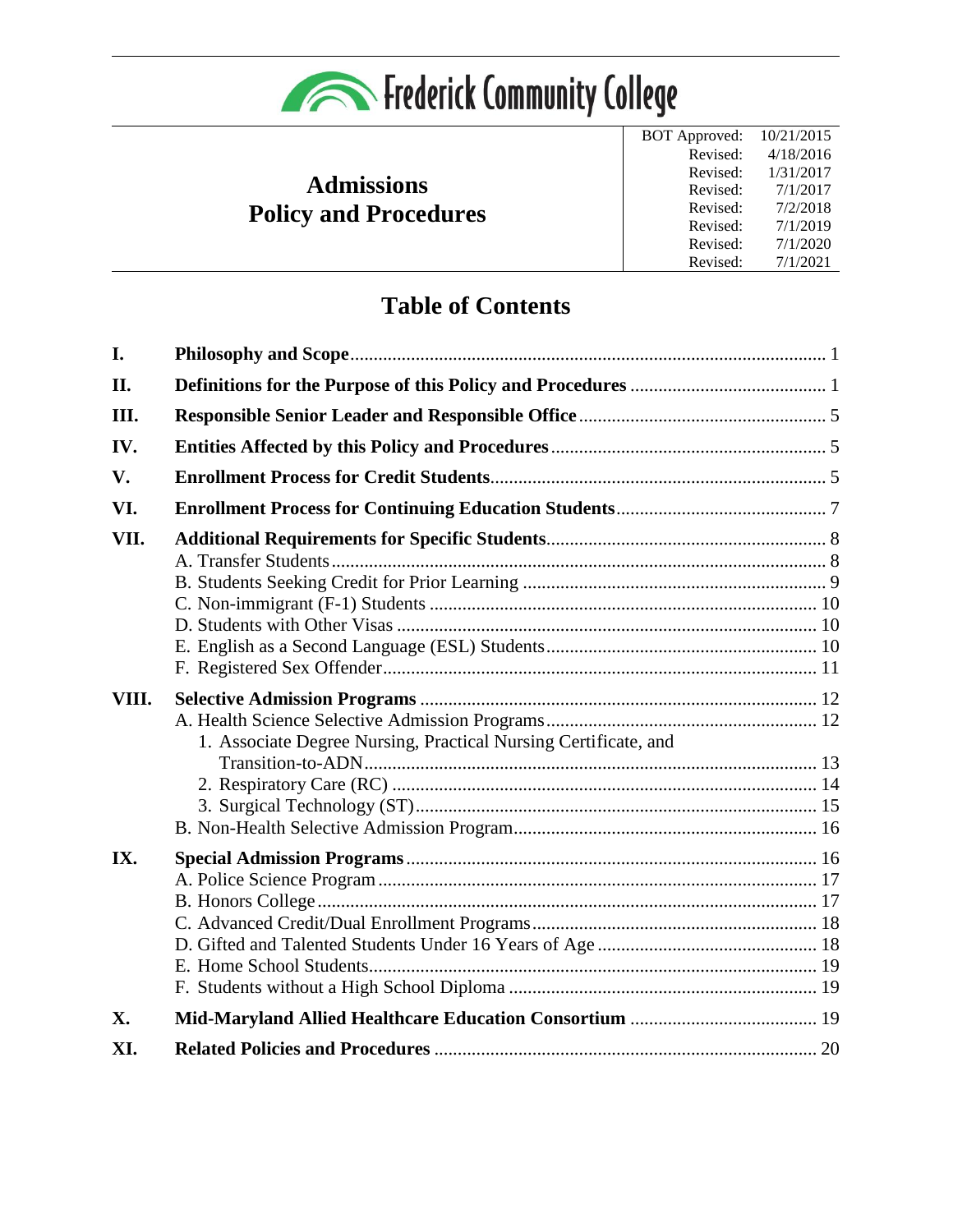## <span id="page-1-0"></span>**I. Philosophy and Scope**

Frederick Community College ("FCC" or the "College") is an open admissions College committed to lifelong learning that provides access to postsecondary education. A student may be admitted to the College without being admitted to a specific credit or continuing education program. The College prohibits discrimination against any person on the basis of age, ancestry, citizenship status, color, creed, ethnicity, gender identity and expression, genetic information, marital status, mental or physical disability, national origin, race, religious affiliation, sex, sexual orientation, or veteran status in its activities, admissions, educational programs, and employment.

Admission to the College does not guarantee admission to all programs of study and courses. A high school diploma is not required to participate in credit or continuing education courses or programs. However, a high school diploma or GED may be required to qualify for federal financial aid; and there may be additional eligibility requirements for credit degree, certificate, and letter of recognition programs. Admission to a specific program of study shall be in accordance with the requirements and procedures established for the specific program of study as adopted by the College. Admission to a specific program of study will be granted based on verifiably accurate application materials, which may include the application for admission, academic transcripts, test data, and other appropriate educational information or credentials, and/or where required, evidence of physical exams, background checks, or test results. First-time college students who apply for admission into degree programs are required to be assessed for reading, writing, computer literacy, and mathematics proficiency prior to initial registration. Based on assessment scores, students will be placed in the appropriate level of developmental or college-level mathematics or English course(s).

Admission to the College may be denied or revoked for those persons whom the College considers to be a potential danger to the safety, security, and educational environment of the College. Such decisions will be made on a case-by-case basis with individuals being afforded due process, which includes notification and explanation of the decision and an opportunity to respond.

## <span id="page-1-1"></span>**II. Definitions for the Purpose of this Policy and Procedures**

The College reserves the right to define the classification of each student at the College. The College categorizes students for the purpose of local, state, and/or federal reporting requirements and regulations.

## A. **Articulation Agreements**

Articulation Agreements refer to officially approved agreements that allow students to apply credits they have earned in specific programs toward advanced standing, entry, or transfer into a specific program at another institution. These agreements outline the specific courses that count for transfer credit at the other institution, as well as the grades a student must earn in order to receive these credits. Students may also earn credit for prior learning and experience to be used toward degree completion at FCC. Students should start with their Program Manager or Assigned Academic Advisor to determine if there are approved agreements available in their program of study.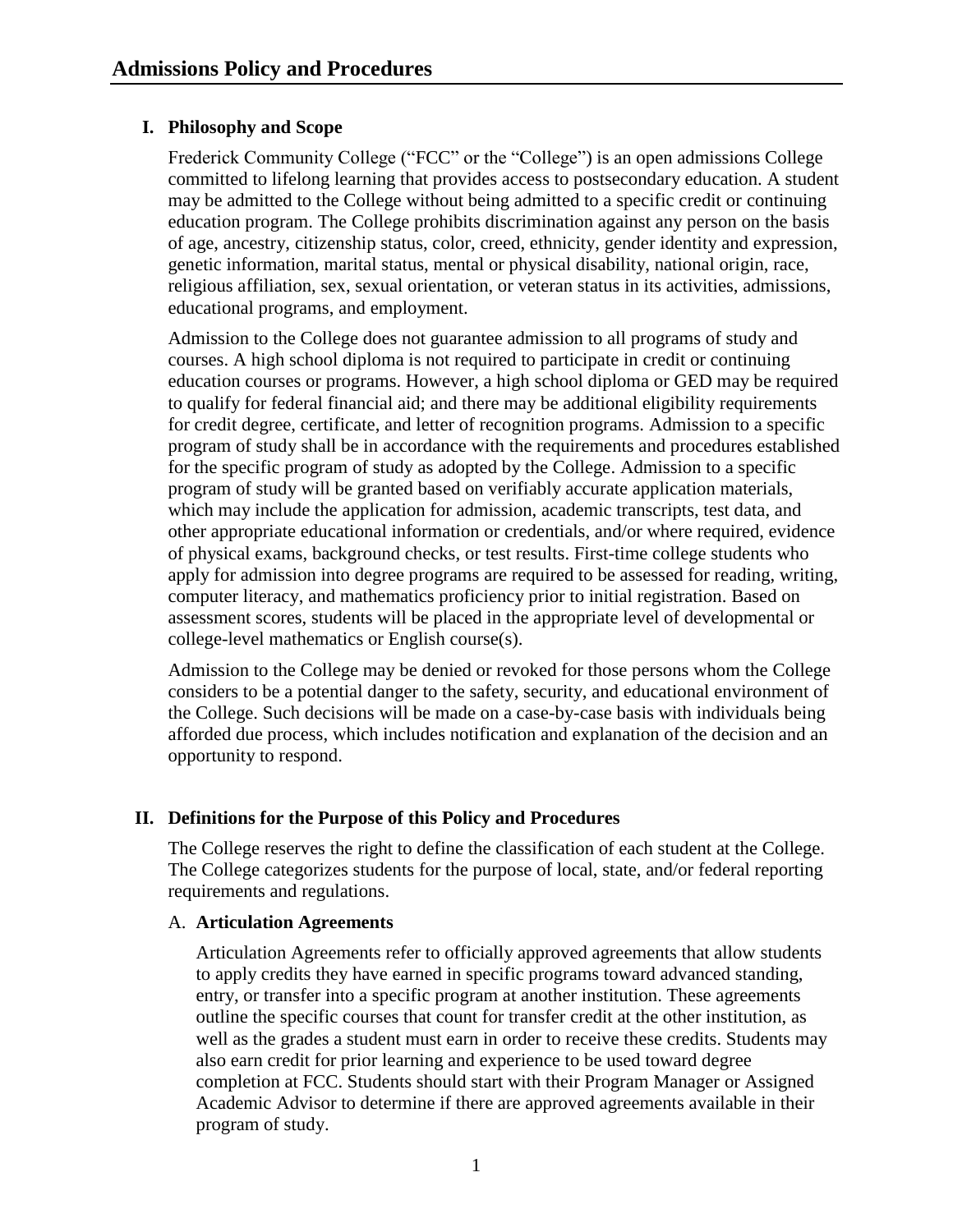## B. **Application Categories for Credit Students**

Individuals applying to FCC for a credit course or courses must select one of the following:

- **1. "Courses of Interest (Non-FCC Degree Seeking)"** Refers to three different categories of students at the College that are not eligible for Federal Financial Aid. The three categories of Courses of Interest include:
	- a. **"Personal Enrichment"** refers to a Courses of Interest student who is taking courses listed as credit in the FCC catalog to enhance their knowledge and for personal enjoyment and exploration of the subject matter.
	- b. **"Professional Development"** refers to a Courses of Interest student who is taking courses listed in the FCC catalog to enhance their professional knowledge set.
	- c. **"Visiting Student from another College"** refers to a Courses of Interest student who is taking courses with the intention to transfer the credits back to their home institution. To ensure transferability, a student should have written authorization from their home institution.
- 2. **"Dual Enrollment"** refers to a current high school student who seeks to earn college credit. Dual Enrollment students are not eligible for Federal Financial Aid.
	- a. **"High School Based"** refers to a high school student who takes an FCC course that is taught at their local high school.
	- b. **"Open Campus"** refers to a high school student who takes a College course(s) on College premises or through FCC Online. The course(s) may be during or outside the regular school day.
	- c. **"Career Pathways"** refers to a high school student who takes select FCC courses in a specific career track at their local high school or at FCC, earning both a high school diploma and an industry certification or credential simultaneously.
	- d. **"Early College"** refers to a high school student who is admitted to the Early College program and attends FCC full-time during their junior and senior years - earning both an associate degree and completing their high school requirements.
- 3. **"Gifted & Talented"** refers to a student under the age of 16 years, who has been identified as having exceptional academic or fine arts talent in selected FCC courses. The student must be at least 12 years of age and have completed the seventh grade or equivalent education. Gifted  $&$  Talented students are not eligible for Federal Financial Aid.
- 4. **"New"** refers to a student who is attending College for the first time, who never applied or registered for a credit course at FCC, except as a Dual Enrollment student, and has not earned credits from another institution of higher learning after high school graduation or equivalency.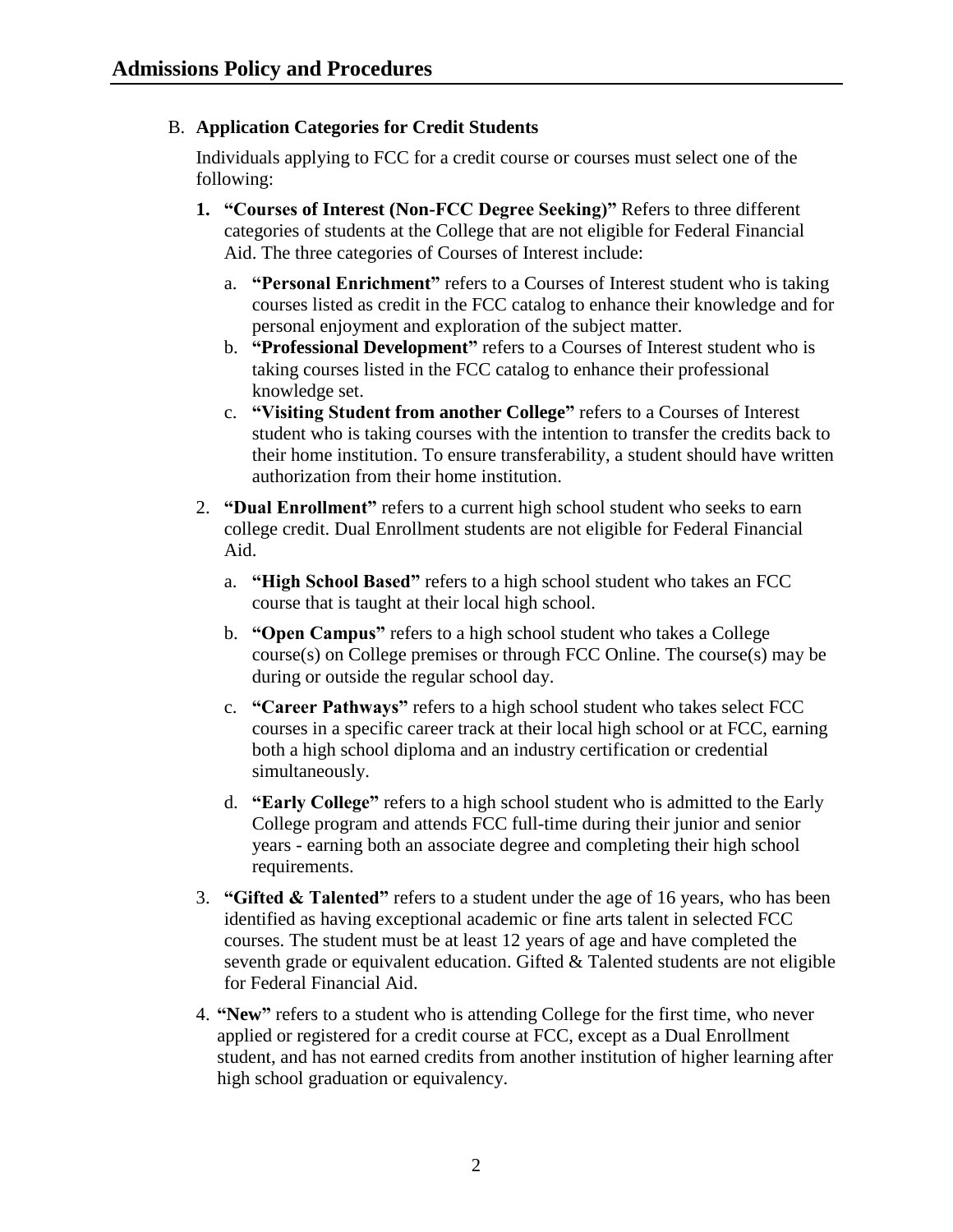- 5. **"Readmit"** refers to a student who has attended credit courses at FCC previously, but not within the last two years (two fall and two spring semesters – exclusive of the summer sessions), who seeks to reenroll.
- 6. **"Transfer"** refers to a student who has attended another institution of higher learning after high school graduation or equivalency, and who seeks to receive credit for prior coursework completed at previous institutions.

## C. **Admission Status**

- 1. **"Prospective Student"** refers to an individual who has become a part of the College recruitment database who has been assigned an FCC student identification number.
- 2. **"Applicant"** refers to an individual who has an assigned FCC student identification number and who has submitted a College application for credit enrollment.
- 3. **"Registrant"** refers to an individual who has an assigned FCC student identification number, who has submitted a College application for credit enrollment or a student profile for continuing education, and who has registered for a course or courses.
- 4. **"Student"** refers to an individual who is registered at the College, either full or part-time, in a credit or continuing education class or classes who has either paid or made arrangement for payment of tuition and/or fees.
- 5. **"Enrolled Student"** refers to an individual who is registered at the College, either full or part-time, in a credit or continuing education class or classes, who has either paid or made arrangements for payment of tuition and/or fees, and whose participation in a class has been verified.

## D. **Student Status**

- 1. **"Full-time Student"** refers to a student who enrolls in coursework of twelve (12) credit hours or more during a semester.
- 2. **"Part-time Student"** refers to a student who enrolls in coursework of less than twelve (12) credit hours during a semester.

## E. **Program Type**

- 1. **"Degree Programs"** refer to Career and Transfer programs that lead to an associate degree. Degree Programs are generally 60 credits, unless otherwise specified.
- 2. **"Certificate Programs"** refer to a sequence of specific credit courses resulting in a formal award of completion of up to 36 credits.
- 3. **"Letter of Recognition (LOR)"** refers to an award for the completion of a series of specific credit courses comprised of six to 11 credits.
- 4. **"Industry-Based Certifications"** refers to an independent third-party credential that is industry-accepted and results from a process whereby an individual's knowledge and/or skill in a particular area is verified against a set of predetermined standards. Many credit and continuing education courses and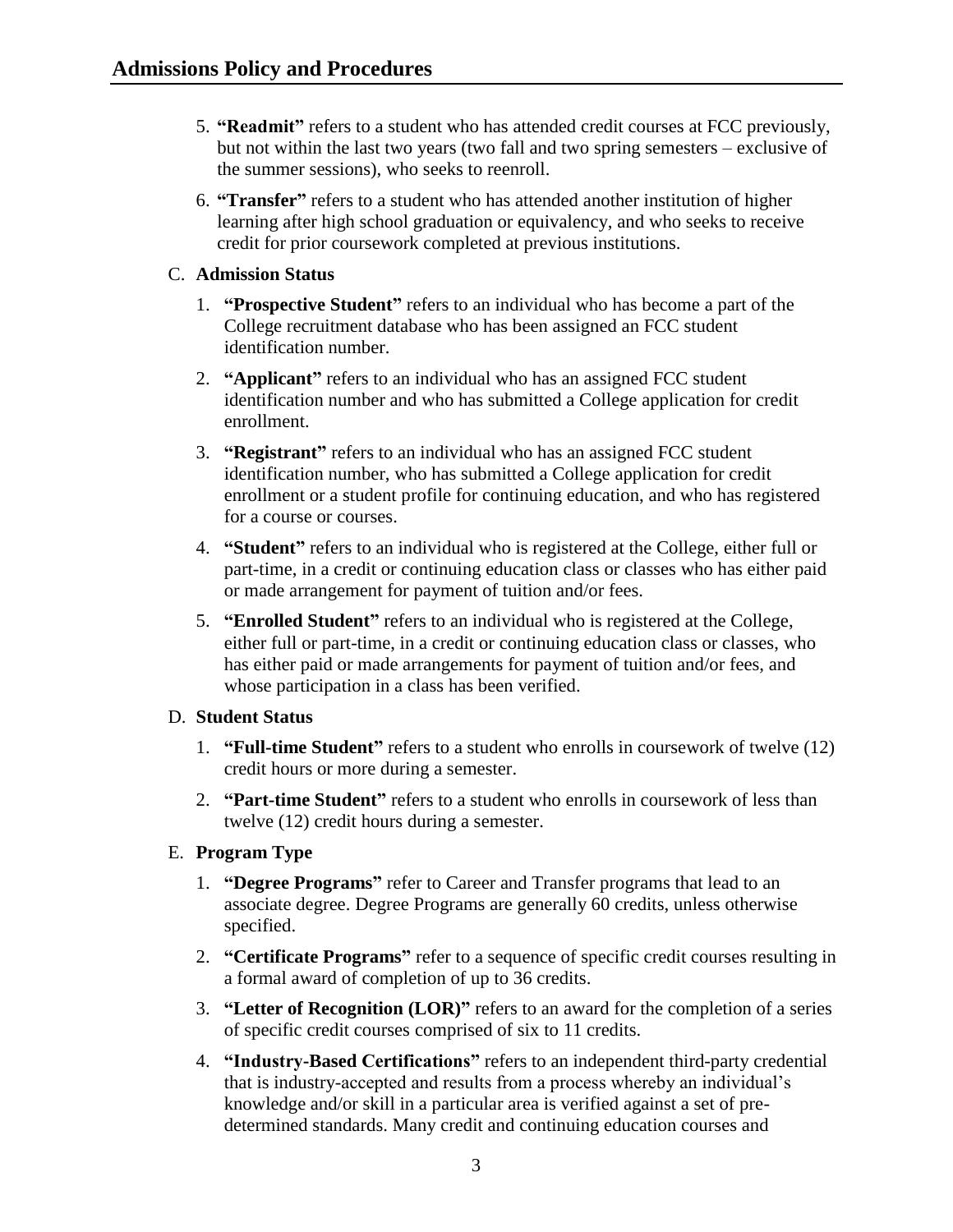programs prepare students for industry certifications that support or enable employment. Students who hold industry based certifications may be eligible to have credit awarded through a College articulation agreement.

- 5. **"Selective Admission Programs"** refer to programs with specified admissions requirements and may have limited capacity to the number of students admitted to the program.
- 6. **"Workforce Development Programs"** refer to short term non-credit instruction for entering an occupation, gaining industry-based certification, or engaging in professional development.
- 7. **"Personal Enrichment Programs"** refer to instructional programs that are designed to support lifelong learning and personal interest. Special programs are designed for people in retirement, for youth, and for adults with intellectual disabilities.
- 8. **"Youth Programs"** refer to Kids on Campus (KOC) & Teens on Campus (TOC): These programs are open to any youth between ages four through 17 years of age. There are some prerequisites.
- 9. **"Adult Basic Education Program"** refers to programs including basic reading and math skills, as well as High School completion programs for adults. High School completion students must have been officially withdrawn from the secondary school system. The High School Diploma credential is awarded by the State of Maryland for successful completion of the GED Test or the National External Diploma Program.
- 10. **"English as a Second Language (ESL) Program"** refers to a program open to students who are 16 years old or older, who are non-native English speakers seeking to improve their language skills. There are three levels of ESL that include both credit and continuing education options. (American Sign Language/Deaf students not included)
	- a. **"Basic ESL"** refers to free classes for students who need to learn basic English for life and work.
	- b. **"Targeted ESL"** refers to fee-based classes for students who have intermediate or higher level English proficiency. Courses focus on specific English skill development, to include oral, reading, writing, and grammar. Courses are designed to transition students from basic English to higher level English.
	- c. **"Academic ESL"** refers to tuition-based classes for students with highintermediate proficiency in English. Courses focus on developing academic English proficiency to prepare students for the rigor of degree programs and/or professional communication.
- F. **"Degree plan"** refers to the plan that is selected in consultation with an academic advisor, required for all new students seeking a degree. The degree plan does not include developmental coursework that may be part of the student's academic pathway.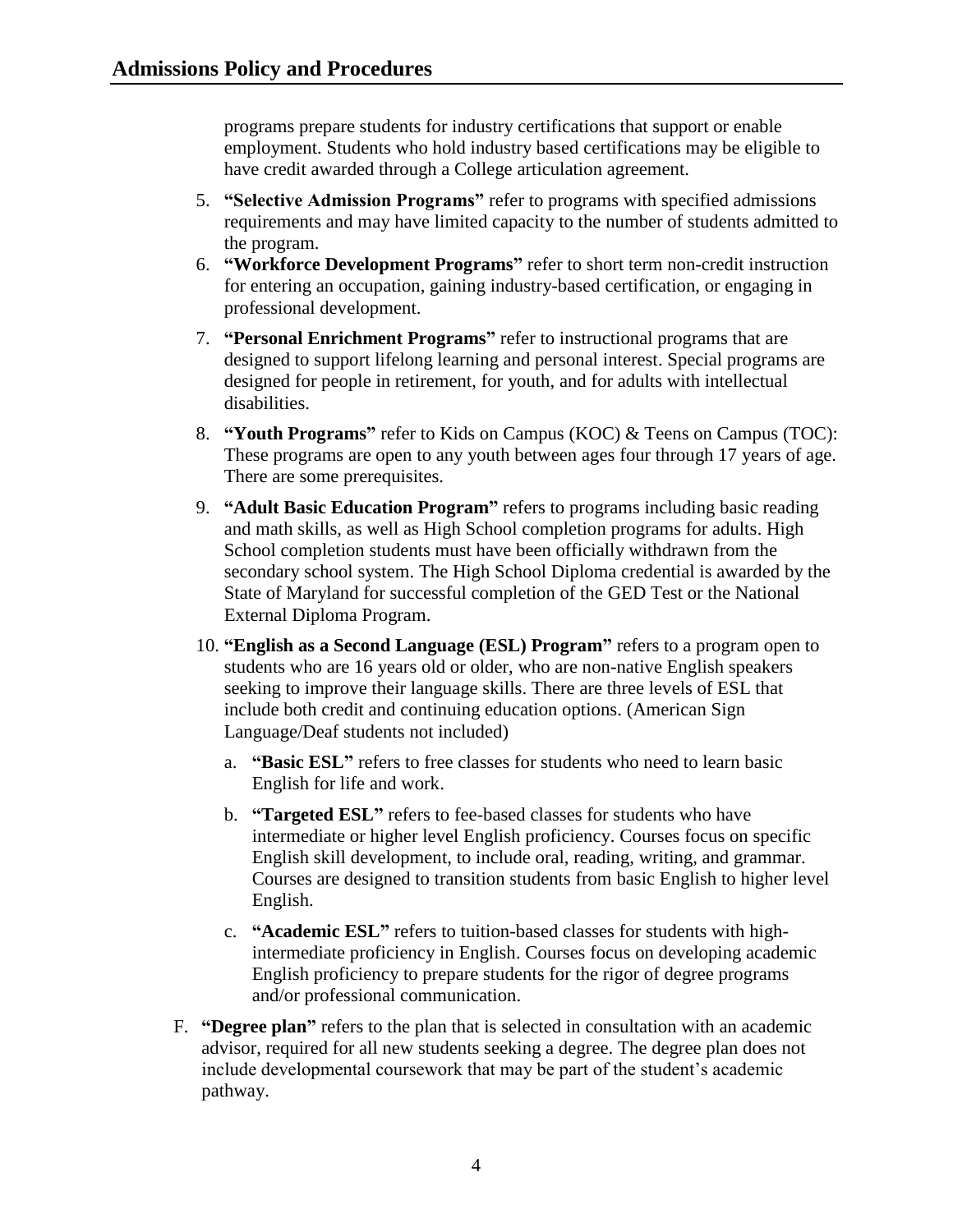- G. **"Prior Learning Assessment"** refers to the evaluation of college-level or experience-based learning that an individual has achieved outside of the traditional classroom environment that can be used to demonstrate college-level learning for academic credit awards.
- H. **"College premises"** refers to buildings or grounds owned, leased, operated, controlled, supervised, or temporarily used by the College.
- I. **"Workdays"** refers to Monday through Friday and does not include weekends, holidays, scheduled breaks, or other days the College is closed.

#### <span id="page-5-0"></span>**III. Responsible Senior Leader and Responsible Office**

Vice President for Learning Support Office of the Vice President for Learning Support

#### <span id="page-5-1"></span>**IV. Entities Affected by this Policy and Procedures**

Potential and current students

#### <span id="page-5-2"></span>**V. Enrollment Process for Credit Students**

#### A. **Requirements**

To comply with the Maryland College and Career Readiness Act of 2013 and the College [Academic Assessment and Placement Policy and Procedures,](https://www.frederick.edu/jobs-hr/policies-and-procedures/policyproceduredocuments/academic-assessment.aspx) the College requires that:

- Upon entering the College, all students, unless otherwise exempted, are required to complete the prerequisite placement test(s) for any course(s) in which they intend to register. However, the College recommends that all mathematics, reading, writing, and skills placement tests be taken upon entering to support the development of the degree plan.
- Upon entering the College, all students who are seeking a degree, must file a degree plan that is developed in consultation with an academic advisor.
- Upon reaching 24 credits, all students must have completed developmental courses and the first college-level English and Math courses required by their degree plan.

#### B. **Enrollment Steps**

- 1. **Application for Admission** A complete application for admission is required for enrollment in credit courses. A student can apply by completing and submitting an application for admission either online via [www.frederick.edu](http://www.frederick.edu/) or in-person. Applications for admission are accepted year round.
- 2. **Residency –** A student's residency for tuition purposes is determined at the time they apply to the College. The burden of proof of residency is to be upon the student, and they will be required to certify by signature to the accuracy of the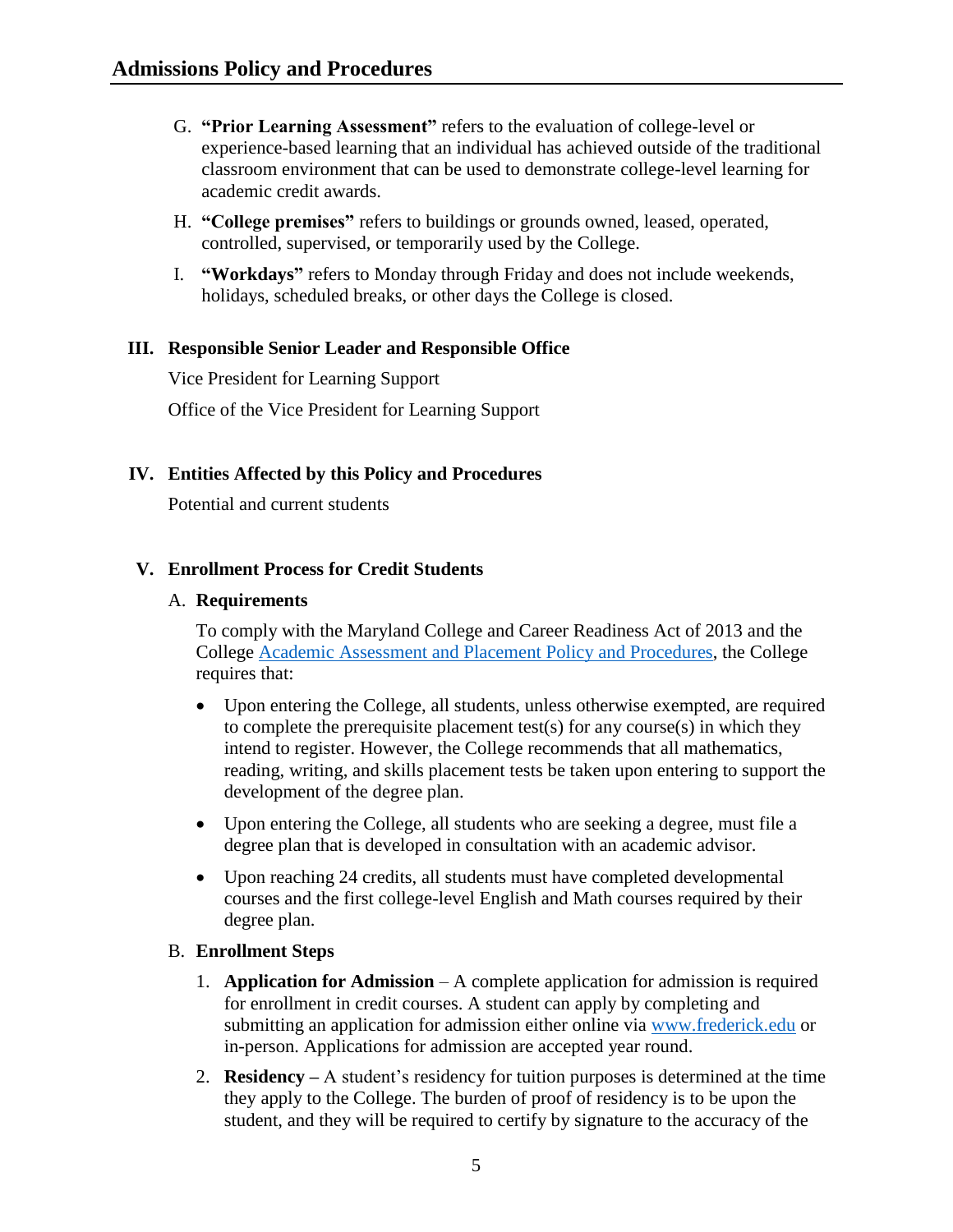information provided on the College application (see [Determination of Residency](https://www.frederick.edu/jobs-hr/policies-and-procedures/policyproceduredocuments/residency.aspx)  [for Tuition Purposes Policy and Procedures\)](https://www.frederick.edu/jobs-hr/policies-and-procedures/policyproceduredocuments/residency.aspx).

- 3. **Official Documentation –** A student may need to submit a copy of their high school and/or college transcript(s), ACT and/or SAT scores, Advanced Placement score report, military transcripts, CLEP transcript, International Baccalaureate (IB), Partnership for Assessment of Readiness for College and Careers (PARCC) scores, DSST (formerly Dantes) transcript, Foreign Credential Evaluation (NACES approved), transcripts from American Council on Education (ACE) recognized organizations to receive credit, and/or any other prior learning documents.
- 4. **Placement Assessment –** Unless otherwise exempted, upon entering the College, all new students are required to complete the prerequisite placement test(s) for any course(s) in which they intend to register. A student who does not achieve the required assessment scores for reading, writing, or mathematics must successfully complete appropriate developmental coursework prior to entering the specific curriculum.
- 5. **myFCC E-mail Account Activation –** Students must activate their myFCC email and enroll for password self-service at [http://myfcc.frederick.edu/.](http://myfcc.frederick.edu/)
- 6. **Academic Advising Session –** A student is required to consult with an academic advisor to assess any developmental requirements, select a degree plan, select courses for registration, and establish the pathway to their academic goal(s).
- 7. **Registration for Courses –** A student will need to complete the registration process by registering for a course(s) in person or online through [myFCC.](http://myfcc.frederick.edu/)
- 8. **Financial Aid –** If seeking financial aid, a student will need to complete the Federal Application for Student Aid (FAFSA) [\(https://FAFSA.gov/\)](https://fafsa.gov/) for the school year they plan to attend and list FCC in Step 6 of the FAFSA (School Code 002071). Additional verification documents may be required. Undocumented students, including DACA students, are NOT eligible for federal financial aid (including the Federal Pell Grant). However, they may be eligible for certain State financial aid programs. To be considered for certain State financial aid programs the Master Student Financial Assistance Agreement (MSFAA) is required. The MSFAA will be used to calculate students' award eligibility for state grants and scholarships.
- 9. **FCC Foundation Scholarships –** If seeking FCC Foundation scholarships, students will need to apply through the College online scholarship application system. [\(https://frederick.academicworks.com/\)](https://frederick.academicworks.com/)
- 10. **Payment Process –** A student is required to make payment arrangements and/or pay their bill within the established timeframe, in order to avoid being dropped from a course or courses for non-payment. A student who is receiving financial aid will have their aid credited to their account but will be responsible for paying any remaining charges.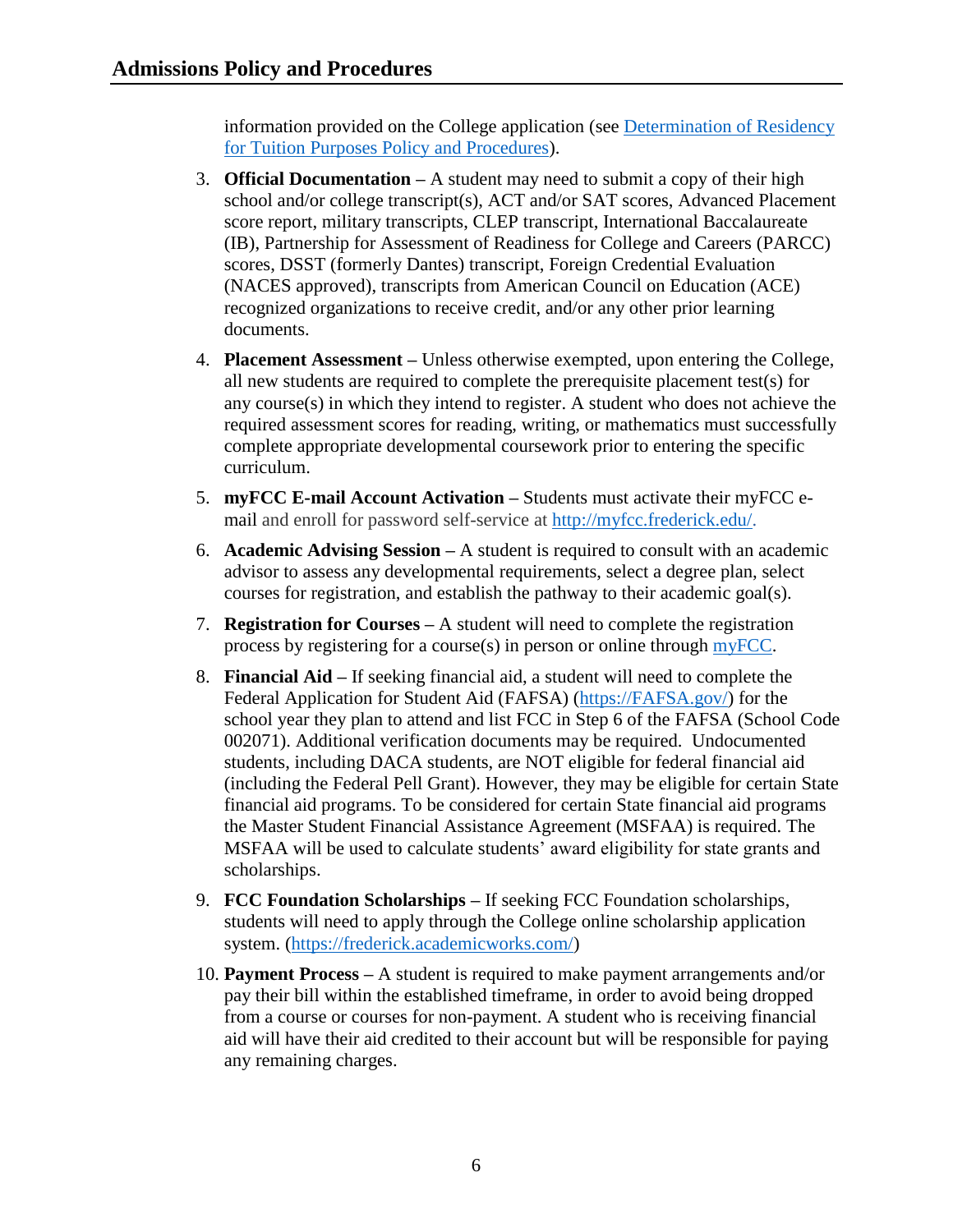11. **Attendance in Class –** A student must attend class to ensure that full academic instruction is received. Students not attending class may lose their federal financial aid, scholarship, VA benefits, and/or visa status.

The College reserves the right to refuse readmission to a former student who has unsettled financial obligations at the College or who has not complied with previous disciplinary requirements. A prospective student who has registered previously in only continuing education courses must apply as a "New Student" in order to participate in credit courses. A dual enrollment student previously enrolled in a course(s) while in high school, who is planning to attend FCC after high school graduation, must re-apply as a "New Student" in order to participate in credit courses.

#### <span id="page-7-0"></span>**VI. Enrollment Process for Continuing Education Students**

#### A. **Requirements**

To be a Continuing Education Student at FCC, students must complete either a Continuing Education Student Profile using Lumens or a Continuing Education Registration form. Becoming a Continuing Education student does not admit the student for credit instruction. Students must follow the Enrollment Process for Credit Students in Section V.

Some programs are designed for specific age ranges and have restricted access for registration based on birth date.

Some courses require prerequisites or pre-testing and are noted in the Continuing Education schedule of classes.

#### B. **Enrollment Steps**

1. Open Enrollment Courses – Most courses are eligible for online registration through the Lumens online registration system (www.frederick.edu/QuickEnroll). Students may also register in person to submit the registration form needed. Payment for tuition and fees is due at the time of registration. If a student is receiving a scholarship or the class is paid by a third party, supporting documents must be included when registering.

Courses which require prerequisites or pre-testing are noted in the Continuing Education schedule of classes. These courses or programs require that a student submit the documents needed for registration in person.

ESL students must complete an English assessment and may need to attend an orientation to be placed in the appropriate level of class. ESL students should see Section VII.C. of this Policy and Procedures for complete instructions.

2. Contract Courses – Students receiving instruction under contract with an employer or other external partner will be enrolled as Continuing Education students. Students will be required to complete an online registration through Lumens or complete a registration form prior to the beginning of class. Some contract courses may require prerequisites. There are no fees or tuition charged to the student for contract courses.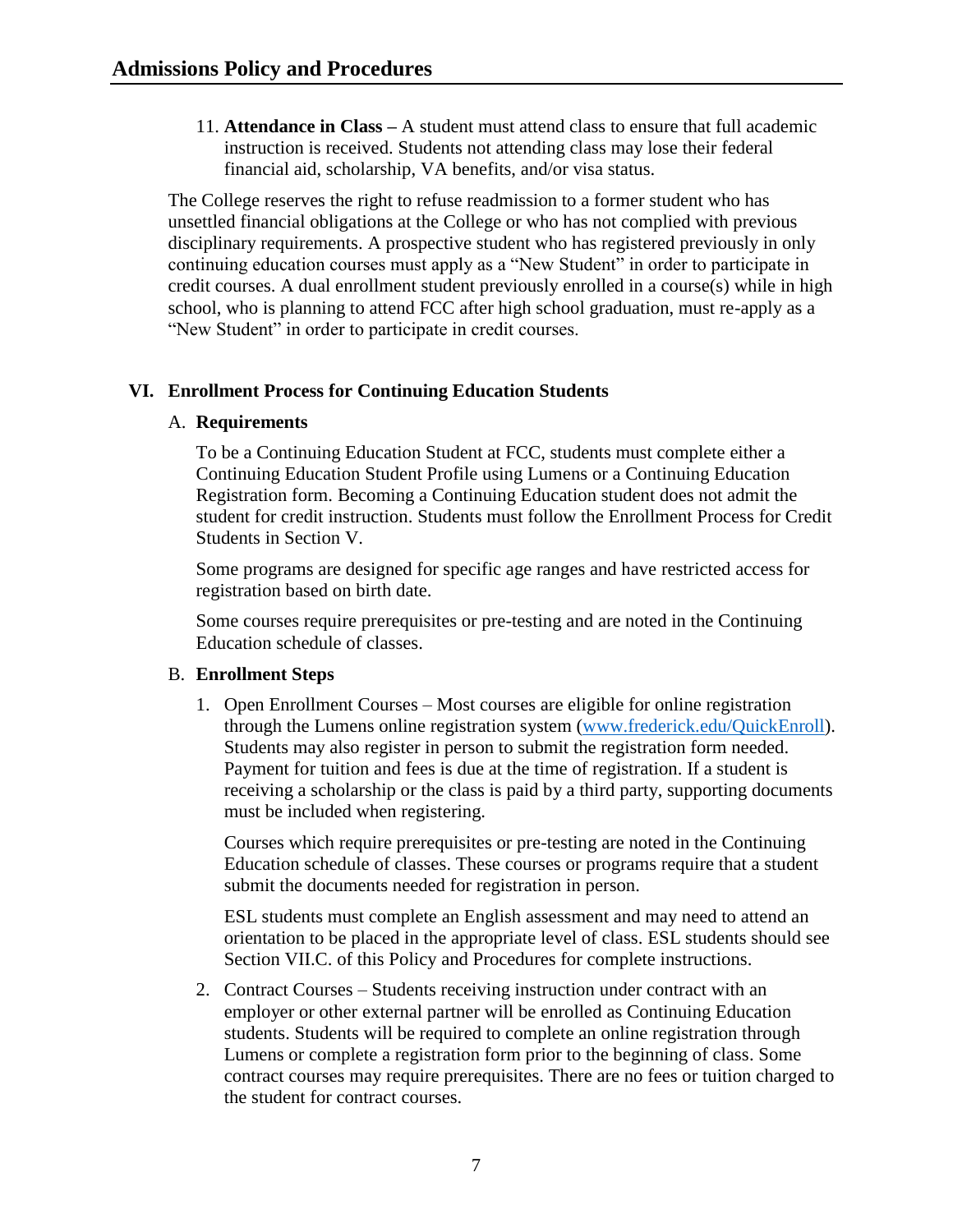3. Adult Education – Students must attend an orientation to gain access to Adult Education. Orientation dates are published for each term in the CE schedule of classes – Assessments are required to determine appropriate class placement. Once class placement is determined, students must complete a CE Registration form to become a CE student registered in a course. All courses are free to the student, except for the National External Diploma Program.

## <span id="page-8-1"></span><span id="page-8-0"></span>**VII. Additional Requirements for Specific Students**

#### A. **Transfer Students**

A student may be enrolled with advanced standing. The transfer of credits will be considered on the basis of applicability to the student's chosen program of study.

FCC adheres to the general education and transfer policies of the Maryland Higher Education Commission. For a student transferring from a University of Maryland System college or university, all applicable general education coursework with a grade of "D" or higher will be accepted in transfer, with the exception of ENGL101 which requires a grade of "C" or better. For non-general education coursework, grades of "D" will be accepted only if the calculated grade point average for the entire block of non-general education courses is 2.00 or higher. For a student transferring from outside the University of Maryland system, grades of "D" will be accepted only if the cumulative grade point average is 2.00 or higher, with the exception of ENGL101 which requires a grade of "C" or better. Please note that some FCC programs of study require a grade of "C" or better in all (or some) courses.

The following sources may be considered as accepted forms of transfer:

- 1) college-level coursework at accredited institutions as listed in "Accredited Institutions of Postsecondary Education" published by the American Council on Education or an institution accredited by an agency recognized by the U.S. Department of Education;
- 2) credential assessment or credit by examination (e.g., CLEP, Advanced Placement, DSST (Formerly Dantes), International Baccalaureate);
- 3) credit received in an evaluation of military education and/or training;
- 4) credit received in an evaluation of educational programs at non-collegiate organizations approved by the American Council on Education;
- 5) credit received through high school agreements
- 6) credit received through other articulation agreements;
- 7) prior learning credits received through portfolio assessment once enrolled.

To be considered for advanced standing, a student must:

- 1. Complete the College admissions procedures.
- 2. Arrange for the previous institution(s) attended to send an official transcript or provide an official copy in an unopened, sealed envelope (see [http://www.frederick.edu/credit-admissions/incoming-transfer-students.aspx\)](http://www.frederick.edu/credit-admissions/incoming-transfer-students.aspx).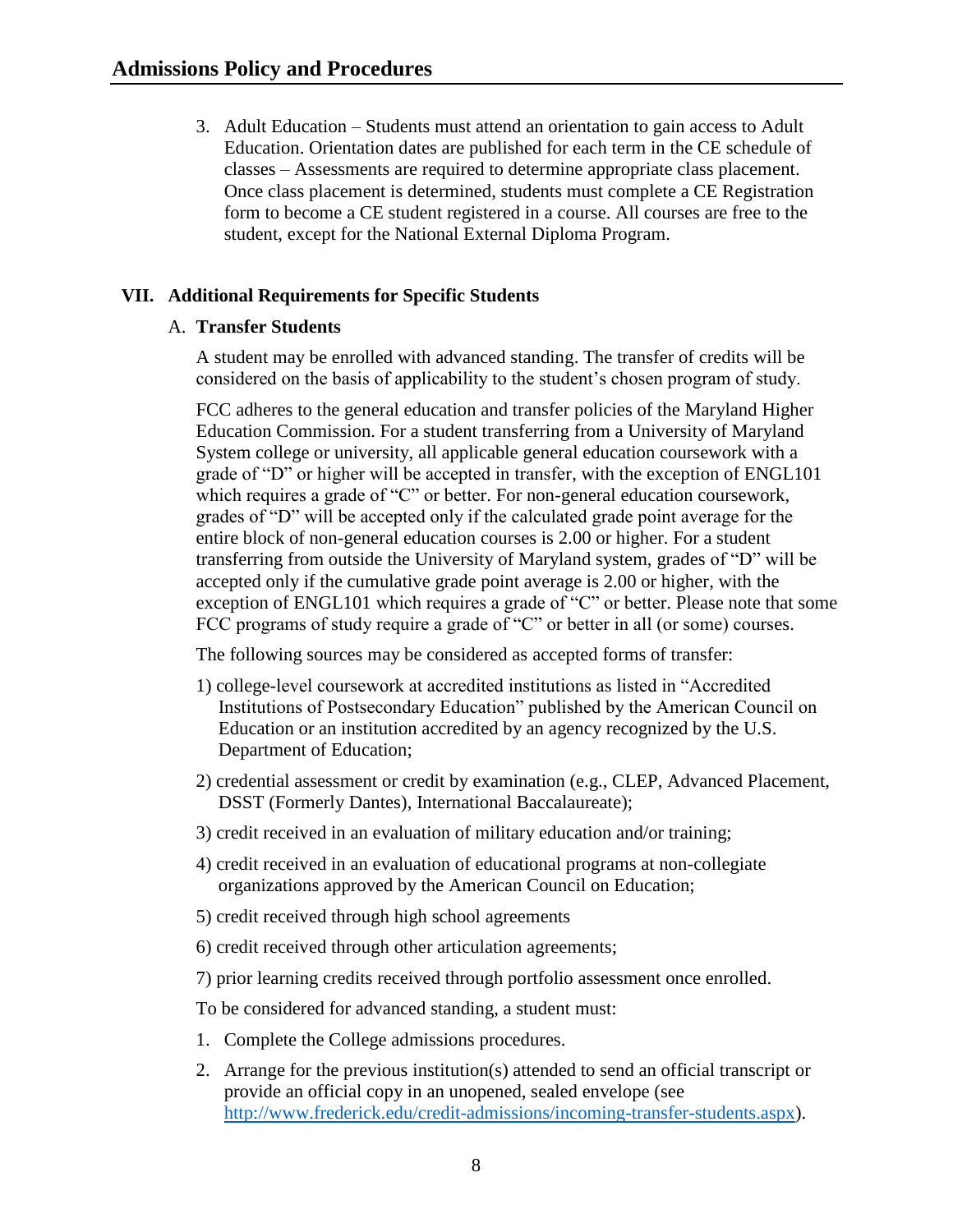- 3. Arrange an appointment with a College academic advisor to plan their program of study.
- 4. Complete at least 25% of degree, certificate, or letter of recognition credits at FCC.

All transcripts received are the property of the College and cannot be released to the student. Transcripts will not be duplicated, returned to the applicant, or forwarded to any other college, university, individual, or agency. A student who experiences extreme hardship in obtaining official copies of their transcripts may petition the College Registrar for assistance by completing a third-party release form. These documents will be available only to an individual involved in the admissions and/or advising process. Transfer students with no placement test exemptions or official transcripts will take the standard entry assessments.

International students considering transfer must follow the procedures for Nonimmigrant (F-1) Students and Students with Other Visas, in addition to the requirements set forth in this section.

#### <span id="page-9-0"></span>B. **Students Seeking Credit for Prior Learning**

Prior Learning Assessment (PLA) is an evaluation of experience-based learning achieved outside of traditional classroom environment that can be used to demonstrate college-level learning for academic credit awards to include (not limited to) work experience, workplace training, professional licensure and certifications, military training and service, volunteer activities, life experiences, credits earned by standardized testing, and volunteering and community service activities.

Students who participate in the Prior Leaning Assessment program save time and money and avoid having to complete courses already mastered, completing their education goals at a higher rate. Credit for Prior Learning is not awarded for experience alone, but for a combination of experience and college-level learning.

PLA consists of several pathways designed to allow students to have their college level learning completely assessed. FCC offers seven (7) paths for students to earn prior learning credit, including portfolio assessment, institutional departmental exams, certificate and licensure evaluation, credit by examination and college level examination program (CLEP)/DSST (formerly DANTES Subject Standardized Tests)/international baccalaureate (IB)/advanced placement (AP), American Council on Education (ACE), national college credit recommendation service (NCCRS), and military training and service.

For students to be eligible to earn prior learning credit, the student must be an FCC student and declare a major in a degree or certificate program.

#### PLA Guidelines:

- 1. Students may earn up to 75% required for a program of study through all Prior Learning Assessments pathways.
- 2. Students must earn at least 25% of the credits required for a program at FCC.
- 3. A maximum of 15 credits can be earned through 'Portfolio Assessment' and 'Institutional Department Exams.'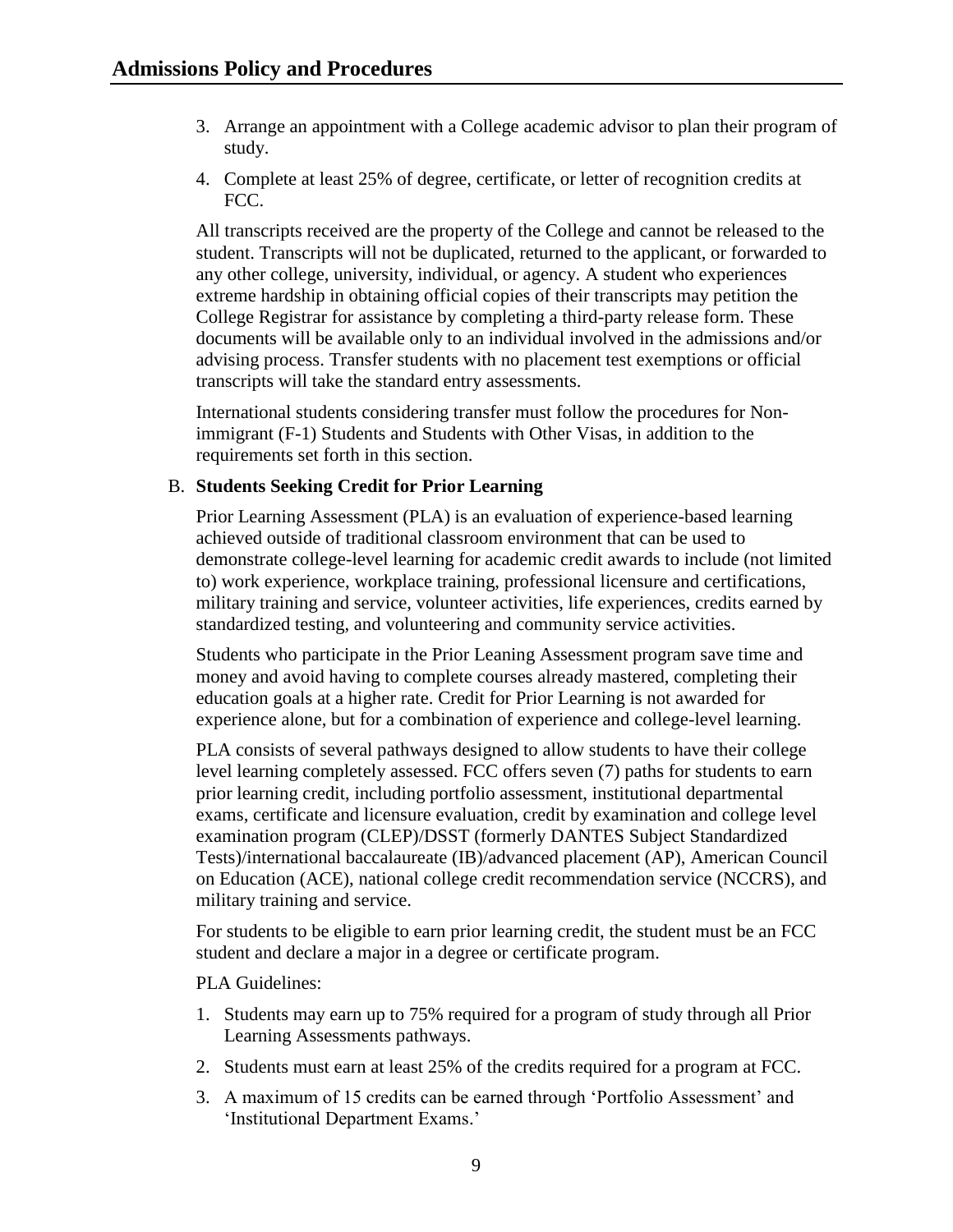## <span id="page-10-0"></span>C. **Non-immigrant (F-1) Students**

The College is authorized under federal law to consider applications for enrollment of non-immigrant alien students in the F-1 visa status. A prospective student must meet academic and College admission requirements, and the requirements for the certificate of eligibility (I-20 Form) prior to applying for the F-1 Student Visa. International students studying at FCC must pursue a full course of study of 12 credits per fall and spring semester toward an associate degree. F-1 visa students are not allowed to enroll in Pre-Health Programs, Bio-Technology, Emergency Management, or English as a Second Language. An F-1 visa student must:

- 1. Submit a completed application for admission to FCC with a local (Maryland) sponsor's address and student's address from their home country.
- 2. Submit an official high school (secondary school) transcript evaluation in English. The accepted evaluator is World Education Services [\(www.wes.org\)](http://www.wes.org/) or any member of the National Collegiate Evaluation Services (NACES).
- 3. Submit I-134 Affidavit of Support a statement of financial resources including the amount and source of support for the prospective student. The College will not provide Foundation scholarship assistance to F-1 visa students. The estimated minimum cost of tuition, fees, books, health, and living expenses per year is \$25,000. Students attending the College on the F-1 Visa will be classified as outof-state residents for tuition purposes while at FCC.
- 4. Submit the Test of English as a Foreign Language (TOEFL) scores directly to the Admissions Office. Minimum acceptable score is 500 on the paper-based test, 173 on the computer-based test or 61 on the Internet-based test (IBT).
- 5. Submit a copy of current passport.
- 6. Submit all application materials and required documents by June 1 for the subsequent fall semester and October 1 for the subsequent spring semester.

Once the student has been approved for the F-1 Visa, and after they have met with the College Designated School Official (DSO) to report F-1 Visa approval, they must complete the College placement tests as appropriate.

#### <span id="page-10-1"></span>D. **Students with Other Visas**

International students with other types of visas are also eligible to attend the College. The student must present proof of immigration status and type for purposes of determining tuition rate (see [Determination of Residency for Tuition Purposes Policy](https://www.frederick.edu/jobs-hr/policies-and-procedures/policyproceduredocuments/residency.aspx)  [and Procedures\)](https://www.frederick.edu/jobs-hr/policies-and-procedures/policyproceduredocuments/residency.aspx).

#### <span id="page-10-2"></span>E. **English as a Second Language (ESL) Students**

An ESL student must:

- 1. Complete and submit an [application](https://www.frederick.edu/admissions/credit-application.aspx) for admission.
- 2. Take the Accuplacer ESL exam in the Testing Center (allow three hours for testing) and obtain a copy of the Accuplacer ESL exam results.
- 3. Obtain minimum placement scores on the Accuplacer ESL exam to enroll in Academic ESL courses. Students whose scores fall below the established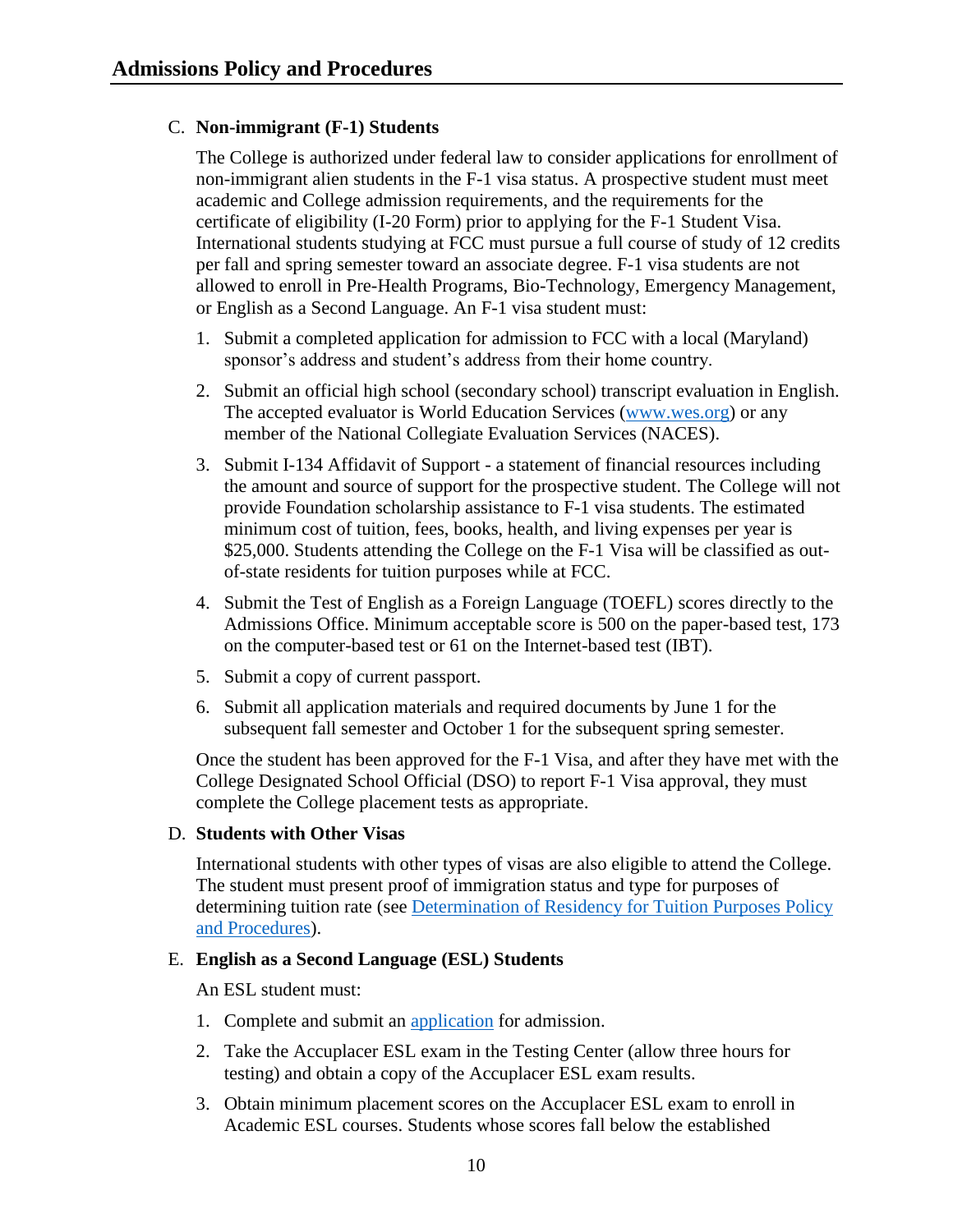minimum will be limited to enrollment in Basic or Targeted ESL Continuing Education courses until such time that they are able to demonstrate proficiency required for enrollment in Academic ESL courses.

- a. If the minimum score for Academic placement is achieved, students should arrange to meet with an academic advisor. Continue with the Admissions Policy and Procedures Section V.B.6 to complete the registration process.
- b. If the minimum score for Academic ESL placement has not been met, students must arrange to meet with the ESL program manager. The ESL program manager will assist students in determining which Continuing Education ESL program is appropriate for them and help them complete the registration process.

Note: The ESL program manager can assist credit and continuing education students with academic decision-making at any time. If a student is not sure which courses to take or has questions about their study plan, meeting with the ESL program manager is recommended.

4. A student is required to make payment arrangements and/or pay their bill within the established timeframe.

## <span id="page-11-0"></span>F. **Registered Sex Offender**

FCC requires registered sex offenders (RSOs) to self-disclose their status and receive approval from the College to register for courses by following the steps articulated below in this procedure. In accordance with Maryland law, RSOs are required to register with the designated law enforcement agency in the jurisdiction where school enrollment is sought. If an RSO changes jurisdictions, they must re-register in the new jurisdiction's designated law enforcement agency and identify the address of the new school they plan to attend. The College will review the Maryland Sex Offender Registry on a regular basis to identify students who do not self-disclose and suspend any registration until the conditions of this procedure are met. Per the FCC Admissions Policy, admission to the College may be denied or revoked for those persons whom the College considers to be a potential danger to the safety, security, and educational environment of the College. Such decisions will be made on a caseby-case basis with individuals being afforded notification and explanation of the decision and an opportunity to respond.

Before an RSO is allowed to come on College premises, they are required to request and obtain permission to be on College premises by scheduling a meeting with the Vice President for Learning Support or the Provost/Executive Vice President for Academic Affairs, Continuing Education, and Workforce Development, or their designee, to disclose their status.

- 1. Prior to completing the registration process, the prospective student must schedule a meeting and request permission to register each semester.
- 2. The Vice President for Learning Support or the Provost/Executive Vice President for Academic Affairs, Continuing Education, and Workforce Development, or their designee will discuss the procedure and assess the conviction(s) and circumstances which led to the individual being an RSO.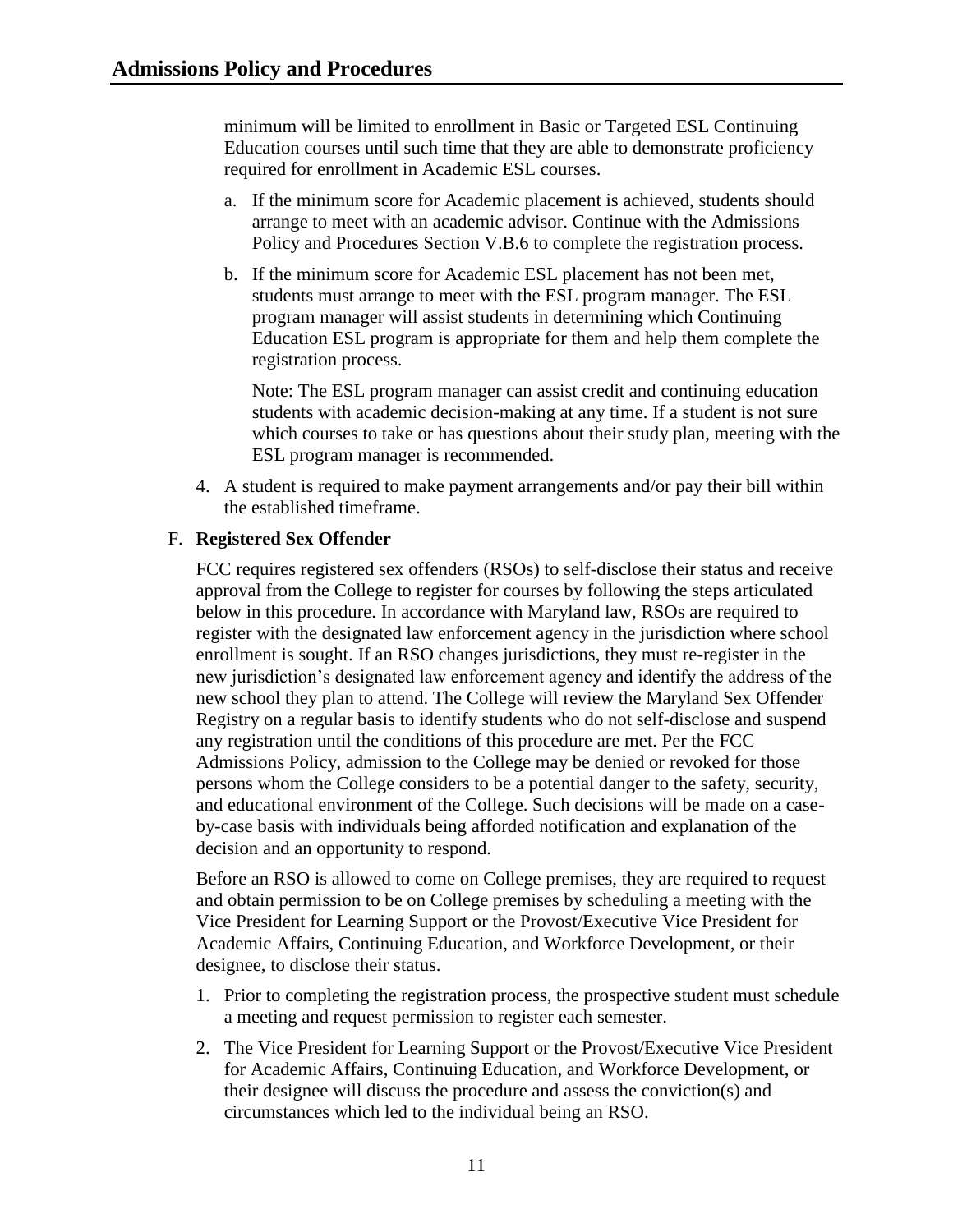- 3. The Vice President for Learning Support or the Provost/Executive Vice President for Academic Affairs, Continuing Education, and Workforce Development, or their designee will contact the assigned probation officer, when applicable, and the jurisdiction's Sex Offender Registrar to update the individual's status related to any violations.
- 4. The Vice President for Learning Support or the Provost/Executive Vice President for Academic Affairs, Continuing Education, and Workforce Development, or their designee may research criminal records, information from other jurisdiction(s), or information from prior schools attended pertaining to the RSO.
- 5. The Vice President for Learning Support or the Provost/Executive Vice President for Academic Affairs, Continuing Education, and Workforce Development, or their designee will render a decision and notify the RSO of that decision in writing within five workdays of the initial meeting. An RSO that is authorized to maintain their enrollment will be required to sign a "Conditions of Admission and Enrollment" agreement, and present the letter of admission approval to their Sex Offender Registrar and Probation Officer, when applicable. In such cases where admission is denied or revoked, the written response to the RSO will afford notification, give an explanation of the decision, and provide an opportunity to respond.

The Maryland Department of Public Safety and Correctional Services maintain the Maryland Sex Offender Registry, which provides information about RSOs to the public. The Registry is located on the web at [http://www.dpscs.state.md.us/.](http://www.dpscs.state.md.us/)

## <span id="page-12-0"></span>**VIII. Selective Admission Programs**

Admittance into selective admission programs is on a competitive basis, and there are program-specific entrance requirements beyond those required for admission to the College. Many of the courses are open only to students officially accepted into the Program. *Admission to FCC does not guarantee entry into a Selective Admission program*. Please refer to individual admissions standards to assess competitiveness of the application process.

#### <span id="page-12-1"></span>A. **Health Science Selective Admission Programs**

The Health Sciences programs listed below have limited enrollment capacity and rigorous academic standards. All applicants must meet the following additional requirements.

- Be eligible for admission to FCC (submit separate FCC admission application).
- Meet prerequisite requirements for the specific program.
- Meet minimum grade point average requirement.
- Meet all legal requirements and/or standards imposed by accrediting bodies, recognized professional societies, and by the institution or agency where the clinical practice training is to occur (e.g., drug screening, background check, and fingerprinting).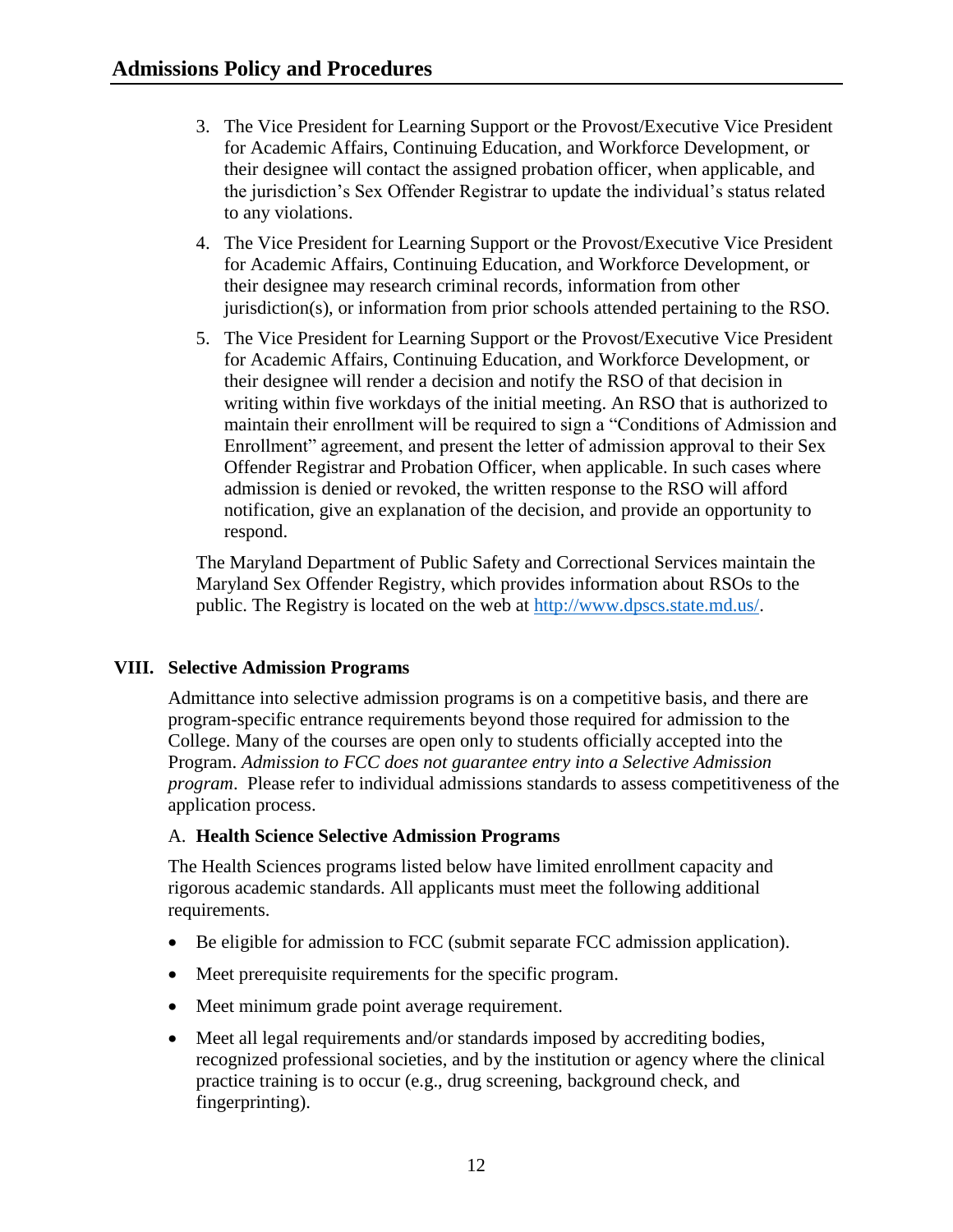- <span id="page-13-0"></span> Understand that participation in certain clinical courses (e.g., those courses involving hospital practice) may require the passing of appropriate health examinations (e.g., TB test).
	- 1. Associate Degree Nursing, Practical Nursing Certificate, and Transition-to-AND Enrollment in the associate degree nursing (ADN) program, the practical nursing certificate (LPN) program, and Transition-to-ADN program is limited by accreditation guidelines. To be considered for admission, a student must:
		- a. Complete and submit a College application for admission and provide proof of residency.
		- b. Complete and submit a separate application for the ADN, LPN, or Transitionto-ADN program to the Department of Health Sciences Nursing. The application deadline for the daytime ADN and LPN programs is February 1st preceding the expected fall semester entrance. The application for the evening and weekend ADN program is September  $15<sup>th</sup>$  prior to the expected spring semester entrance. The application deadline for the Transition-to-ADN program is May  $1<sup>st</sup>$  preceding the expected fall semester entrance. Applications are available online at [www.frederick.edu/nursing.](http://www.frederick.edu/nursing) Residents of Frederick County, active-duty military, their legal dependents, and military veterans are given priority consideration for admission.
		- c. Register and complete the Test of Essential Academic Skills (ATI TEAS) before the application deadline. Information on ATI TEAS may be found at [www.frederick.edu/nursing.](http://www.frederick.edu/nursing)
		- d. Submit official transcripts from all previously attended colleges and universities to Registration and Records by the deadline.
		- e. Complete FCC assessment testing unless otherwise exempted.
		- f. Develop and file a degree plan in consultation with an academic advisor.

To be included in the pool of applicants for admission to the clinical portion of the nursing program (ADN, LPN, and Transition-to-ADN), students must complete or have transfer credit for required prerequisite coursework, and BSCI 201, BSCI 202, and BSCI 223/ BSCI263 by the end of the semester in which they are applying, and send all official college transcripts from other colleges and universities to Registration and Records by the application deadline. With their application, applicants must submit qualifying ATI TEAS scores that are no older than 2 years at the application deadline.

A point system is used to select candidates for admission to the clinical portion of the Nursing Program. Points will be assigned only to those students who have submitted the Application for Admission to the Nursing Program with qualifying ATI TEAS scores. If a student is completing a prerequisite science course during the application semester, the midterm course grade will be applied to the point scale (including transfer courses). Students will be allowed to repeat any prerequisite science course one time only, including withdrawals, audits, and transfer credits, within five (5) years of the application deadline. All science prerequisites must be completed within five (5) years of application deadline.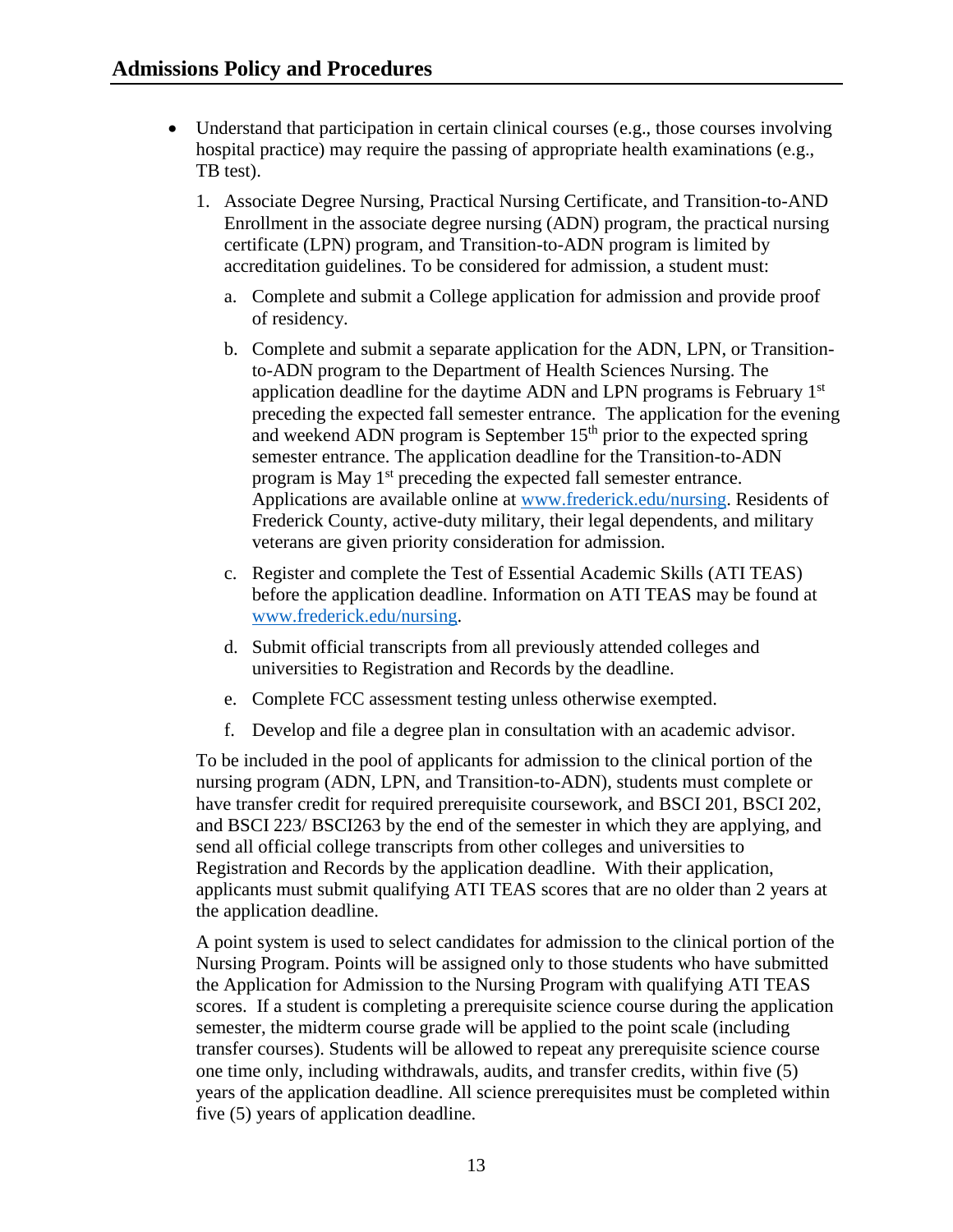See COVID-19 pandemic exceptions for prerequisites taken during the pandemic.

The students with the highest point total will be conditionally accepted into the clinical portion of the Nursing Program and each accepted student will be offered an available clinical seat until all positions are filled. Students with equal point totals will be ordered by GPA from highest to lowest (application GPA is a cumulative calculation that includes all undergraduate courses attempted). A standby list of applicants eligible for admission will be determined by the Director of Nursing Education. If an accepted student declines their seat in the program, the next eligible student on the standby list will be offered admission to the program.

Once final grades have been posted for admitted applicants in-progress with any science prerequisites at the time of application, transcripts for those accepted conditionally will again be evaluated. If, after re-evaluation, a student's new point total falls below the cut-off score for admittance, they will not be eligible for admittance into the program and the next qualified candidate will be admitted.

<span id="page-14-0"></span>2. Respiratory Care (RC)

To be considered for admission into the Respiratory Care program, a student must:

- a. Complete and submit a College application for admission and provide proof of residency.
- b. Submit a Respiratory Care application to the Department of Health Sciences Respiratory Care Program by June 1.
- c. Complete all required prerequisite coursework prior to applying to the program.
- d. Achieve a "C" or higher in "all" prerequisite courses applied toward the RC program requirements. The prerequisite courses are: ENGL 101, PSYC 101, BSCI 201, BSCI 202, BSCI 223, COMM 105, PHED/NUTR Elective, and Math 120 or higher.
- e. Complete Anatomy & Physiology I (BSCI 201) with a "C" or better prior to applying to the program by June 1.
- f. Be in good academic standing (see the [Academic Standards Policy and](https://www.frederick.edu/jobs-hr/policies-and-procedures/policyproceduredocuments/academic-standards.aspx)  [Procedures\)](https://www.frederick.edu/jobs-hr/policies-and-procedures/policyproceduredocuments/academic-standards.aspx).
- g. Have a minimum GPA of 2.0. [Note, the minimum GPA of 2.0 may not be competitive based on the pool of applicants].
- h. Have all official transcripts from other colleges/universities sent to Registration and Records by June 1.
- i. Apply for admission to FCC.
- j. Develop and file a degree plan in consultation with an academic advisor.

Points will be assigned only to those students who have returned the "Student Application for the Respiratory Care Clinical Class" and met the above criteria. The point value for non-clinical courses completed and residency are shown on the "Criteria for Admission to the Respiratory Care Program" sheet.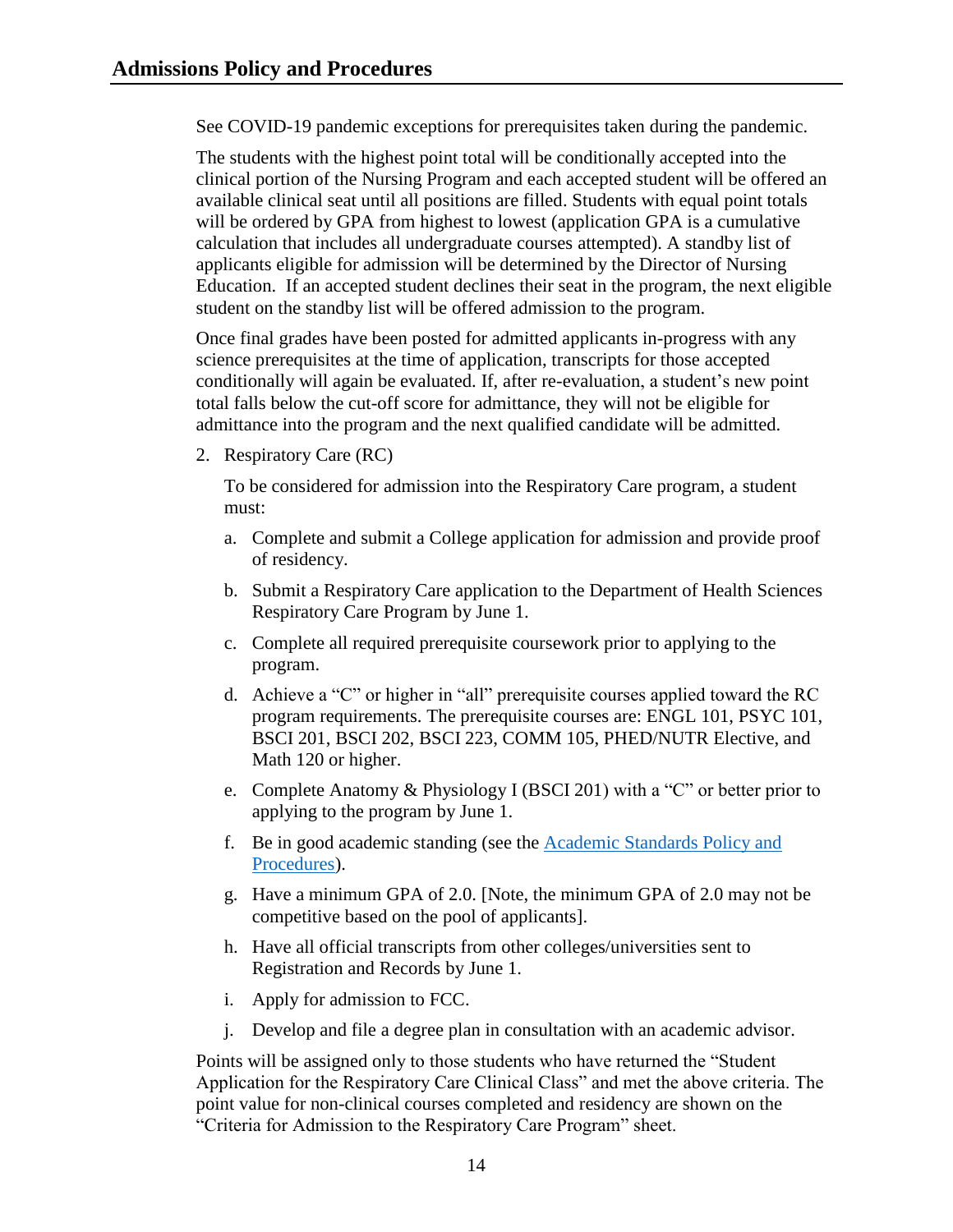The students with the highest point total will be accepted conditionally into the clinical portion of the program and will be informed of their status by June 30. Students with equal point totals will be ordered by GPA from highest to lowest (GPA calculated only from courses listed on "criteria for admissions"). If an accepted student declines their seat in the program, the next eligible student with the highest score is offered admission to the program.

Participation in the job shadowing experience is required prior to applying to the Program. Those with documented job shadowing will be awarded an additional point on their application.

See COVID-19 pandemic exceptions for job shadowing requirement during the pandemic.

<span id="page-15-0"></span>3. Surgical Technology (ST)

Enrollment in the Surgical Technology program is limited to 20 students in each of two starting dates, fall and spring. To be considered for admission into the Surgical Technology program, a student must:

- a. Complete and submit an FCC application for admission and submit proof of residency if required.
- b. Complete and submit a Surgical Technology application to the Department of Health Sciences Surgical Technology Program. List surgical technology as your major. This application may be completed online. All applications will be reviewed and seats will be offered according to the point scale and application date. Although applications will be reviewed at any time, first consideration is given to students who submit an application by the first consideration date for the fall or spring classes. Refer to the online application [\(http://www.frederick.edu/degrees-certificates/surgical-technology.aspx\)](http://www.frederick.edu/degrees-certificates/surgical-technology.aspx).
- c. Provide evidence of minimum skill levels in the areas of reading, writing, math, and allied health science for an application to be considered. Students may meet these requirements by taking the placement assessments and meeting the minimum skill levels or by taking appropriate developmental coursework in these subjects.
- d. Achieve a "C" or higher in all prerequisite courses and any other course a student plans to apply toward the ST program requirements. All general education and elective courses required for the Associates of Applied Science Degree in Surgical Technology must be completed prior to beginning the surgical technology program in a spring or fall semester. Applicants may be enrolled in required courses for the degree in the semester prior to beginning the surgical technology courses (SURG).

A point system is used to determine selection to the program. Points will be assigned only to those students who have returned the Application for Admission to the Surgical Technology Class.

When there are more qualified applicants than there are seats in the program, those with the highest point totals will be offered first consideration. Other qualified applicants will be offered seats as they become available.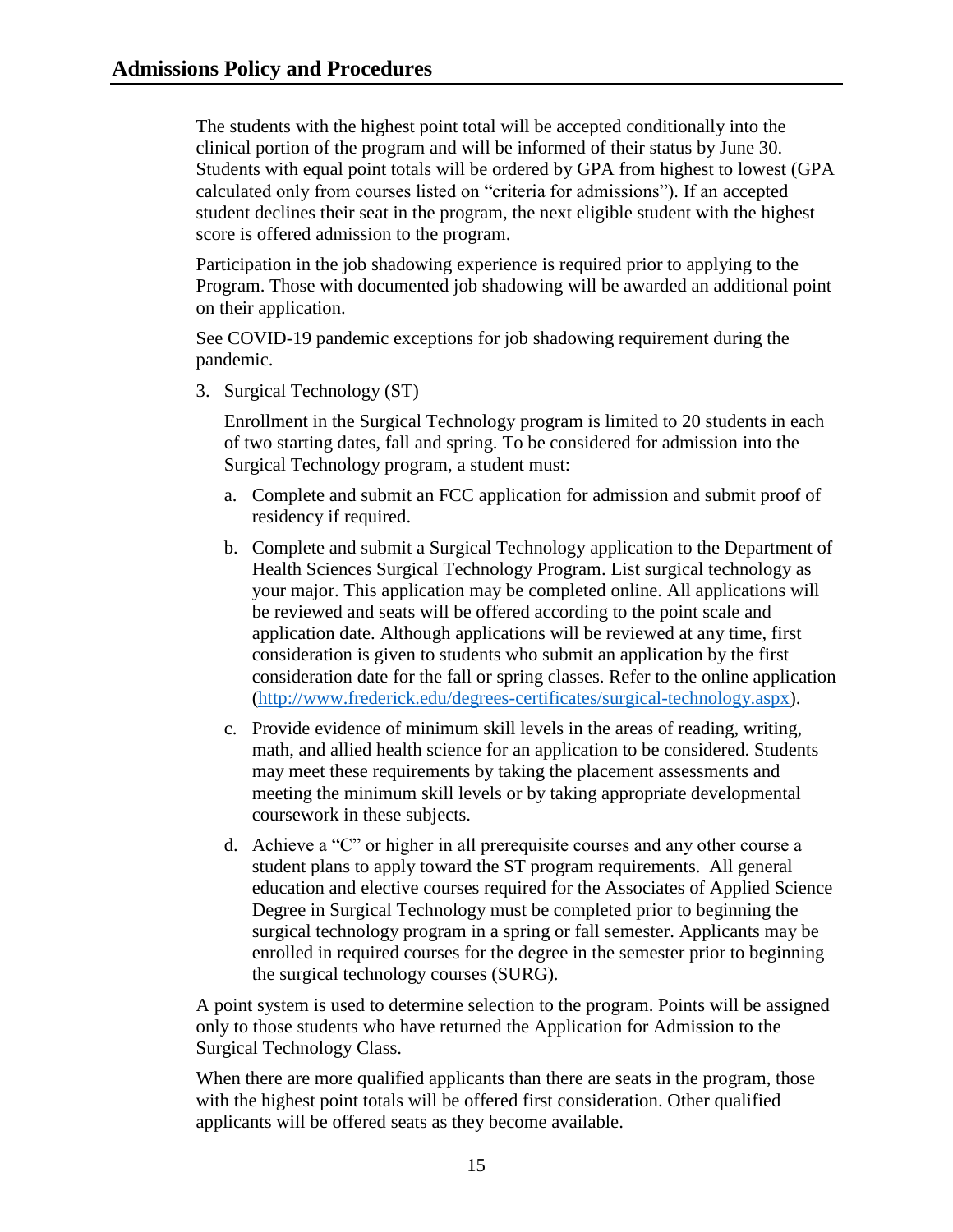Participation in the job shadowing experience is highly recommended. Those with documented job shadowing will be given priority. Refer to the online documents for this opportunity [\(https://www.frederick.edu/degrees](https://www.frederick.edu/degrees-certificates/downloads/jobshadowing.aspx)[certificates/downloads/jobshadowing.aspx\)](https://www.frederick.edu/degrees-certificates/downloads/jobshadowing.aspx).

See COVID-19 pandemic exceptions for job shadowing recommendation during the pandemic.

## <span id="page-16-0"></span>B. **Non-Health Selective Admission Program**

#### **ASL Interpreter Preparatory Program (IPP)**

Enrollment in the associate of Arts and Science in ASL Interpreter Preparatory Program and certificate is limited to those accepted into the program (max of 16 students per cohort). To be considered for admission, a student must:

- 1. Complete and submit a College application for admission and provide proof of residency.
- 2. Complete and submit a separate application for the IPP to the ASL/IPP Program Manager by August 1st (for Fall admission) and January 1st (for Spring admission). Applications can be found at: [https://www.frederick.edu/programs/arts-humanities/sign-language](https://www.frederick.edu/programs/arts-humanities/sign-language-interpreter-preparatory-program.aspx)[interpreter-preparatory-program.aspx.](https://www.frederick.edu/programs/arts-humanities/sign-language-interpreter-preparatory-program.aspx)
- 3. Submit official transcripts from all previously attended colleges and universities, and other forms of prior learning to Registration and Records by the deadline.
- 4. Complete FCC assessment testing unless otherwise exempted.
- 5. Arrange for an appointment with the ASL/IPP Program Manager (required).

Interpreting program requires students to take the National Certification written exam before being approved to be placed on internships. In order to apply and be included in the pool of applicants for admission to the internship portion, students must have a 3.0 or higher. Students must have a 'B' or better in core coursework by the end of the semester in which they are applying. All applications will be reviewed and applicants will be selected for interviews if all pre-program requirements are met.

#### <span id="page-16-1"></span>**IX. Special Admission Programs**

The following programs have conditions which must be met in order for the individual applying for admission to be categorized and admitted to the credit courses and programs.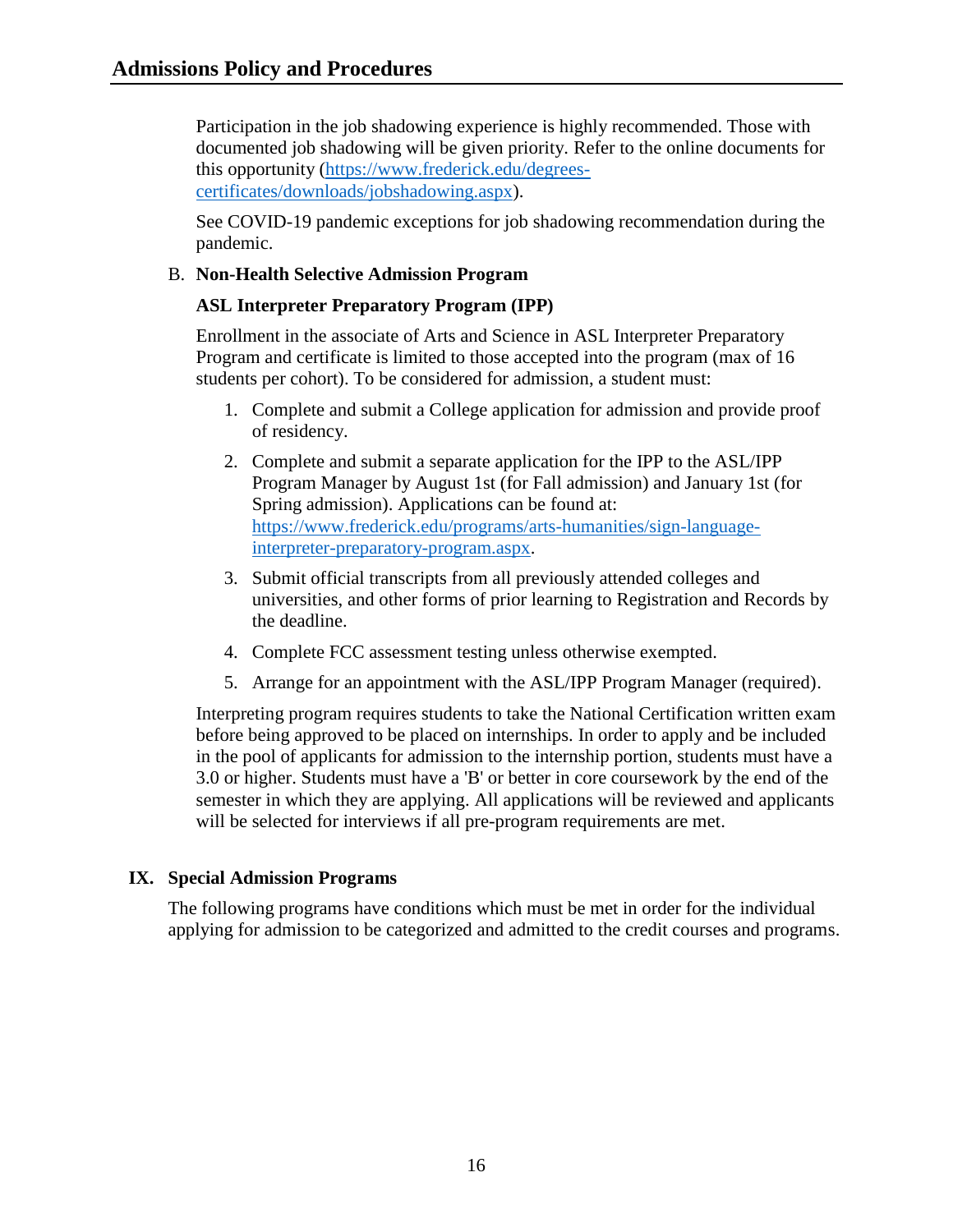## <span id="page-17-0"></span>A. **Police Science Program**

1. The Maryland State Police (MSP) Associate of Applied Science Degree in Police Science is presented to trooper candidates through a partnership between FCC and the MSP. This program has been created to assist MSP in its effort to develop a highly professional police force. The Police Science program for MSP is open to any trooper candidate employed by the Maryland Department of State Police and accepted into the MSP Academy. This program integrates general education coursework with major components of the criminal justice process learned while attending the MSP Academy.

All of the tuition, fees, and books are paid in full by the MSP. Veterans are eligible for VA benefits while enrolled in the Academy and during the time they take FCC general education courses.

- 2. The Associate of Applied Science Police Science Program available on-campus is open to students separate from the Maryland State Police program. To be considered for admission into the on-campus Police Science Program, a student must:
	- a. Be a sworn and currently employed Maryland law enforcement official who has graduated from a Maryland police academy that has been certified by the Maryland Police and Correctional Training Commissions (MPCTC) (or officials who have completed Comparative Compliance Training for Maryland).
	- b. Be enrolled in the Police Science Degree Program at FCC.
	- c. Present a current copy of their Certification and Training Standards Compliance Card from the MPCTC.

Retired law enforcement officials are not eligible.

Additional information about this program may be located at [http://mdsp.maryland.gov/Careers/Pages/StateTrooper.aspx.](http://mdsp.maryland.gov/Careers/Pages/StateTrooper.aspx)

#### <span id="page-17-1"></span>B. **Honors College**

Honors College is an enrichment program that can be incorporated into most transfer degree programs at FCC. All honors learning is designed to go deeper, broader, or more complex, and the program strives to develop emerging scholars and leaders. Students who graduate from the Honors College, complete an honors independent study project, present at a conference, or earn service or leadership certificates, gain a competitive advantage when applying for admission to selective four-year colleges and transfer scholarships.

Students automatically qualify for the Honors College with the following test scores:  $SAT = 1100$  overall (out of 1600) with at least 550 on verbal, or  $ACT = Reading 23+,$ or FCC placement exams  $=$  Honors level reading  $(268)$  and proficient college-level writing. Applicants with strong academic records (3.5 GPA) or faculty recommendations are encouraged to apply. The Honors College also offers an Open Campus membership for high school or home school students with a 3.5 GPA or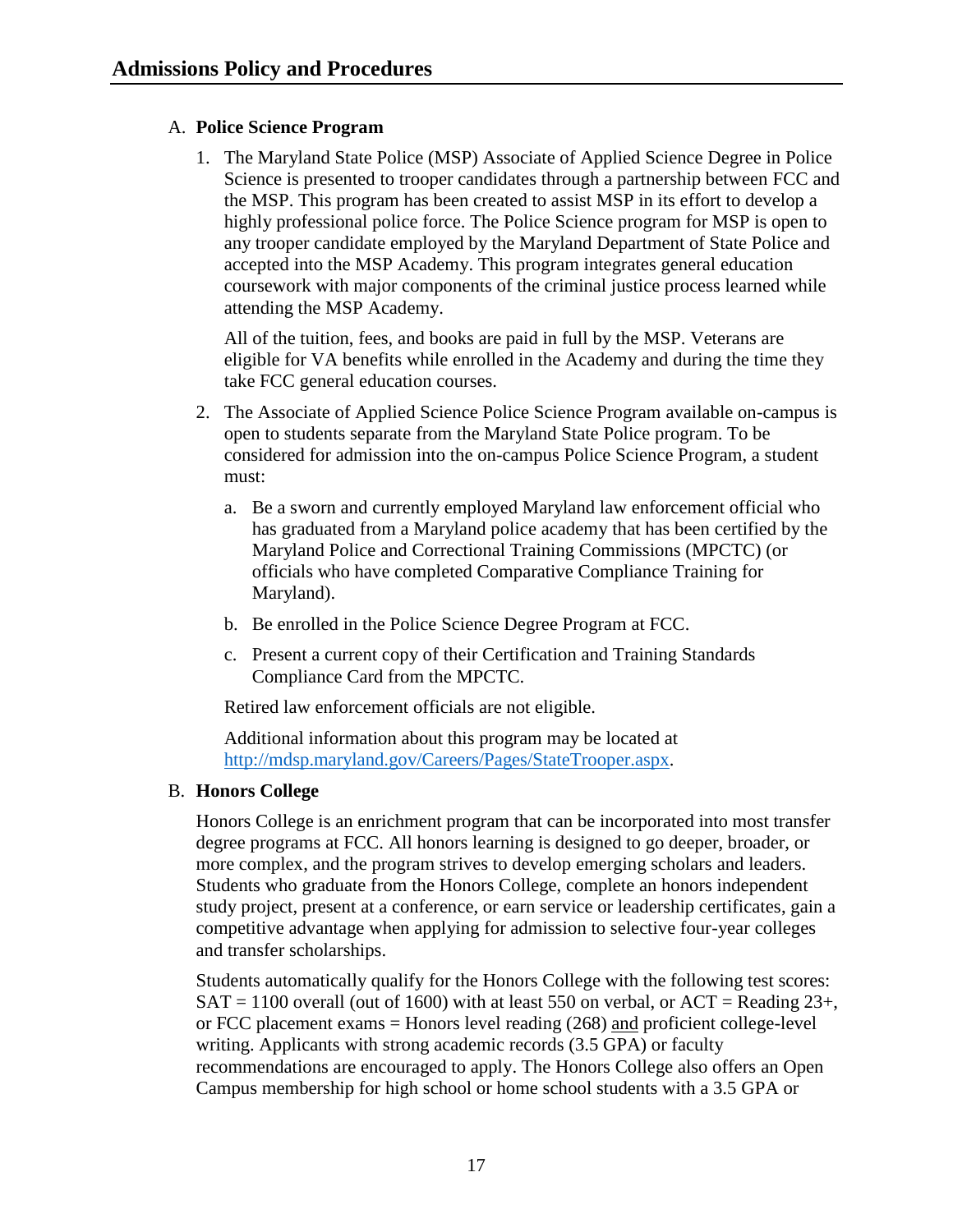higher. To apply, complete the [Honors College Application](https://www.frederick.edu/degrees-certificates/program-application-forms/honors-college-application.aspx) in the Honors Office (H-245) and at [http://www.frederick.edu,](http://www.frederick.edu/degrees-certificates/honors-college.aspx) and submit as directed.

The final step to Honors College admission will be meeting with an Honors advisor to identify your goals and to develop your personal honors plan. Your honors plan can be updated any time. The Honors College also offers ACCE 110H as a first-year experience course to help students make the transition to college and honors learning. Second-year honors peer mentors are embedded in the course as another source of help and support. Any student whose grade point average drops below 3.0 or violates FCC policy will no longer be in good standing with the program.

#### <span id="page-18-0"></span>C. **Advanced Credit/Dual Enrollment Programs**

Students 16 years of age and older may enroll in FCC courses while concurrently enrolled in high school or home schooled. Students dually enrolled are subject to the same assessment and placement policies and procedures as other students. All Open Campus and High School Based students must also meet with a guidance counselor at their high school prior to registration. Dual Enrollment courses can be used for high school graduation credit as well as college credit if granted permission to do so by the school system. Students must contact their high school guidance office for further information.

#### <span id="page-18-1"></span>D. **Gifted and Talented Students Under 16 Years of Age**

The Gifted and Talented program provides an opportunity for students under age 16 who have been identified as having exceptional academic or fine arts talent to enroll in selected FCC courses. Students must be at least 12 years of age and have completed the seventh grade or equivalent education. Students must demonstrate exceptional academic or fine arts talent, and be deemed able to adhere to College standards of behavior. In addition to submitting the standard application for admission, students must meet with an academic advisor and submit documentation to enable an appropriate admission decision, which may include, but not be limited to, an official high school transcript, letters of recommendation, samples of student work, and evidence of meeting criteria of exceptional academic or fine arts talent as described below.

#### 1. **Exceptional Academic Talent**

Students must meet the appropriate placement score or exemption for the courses in which they intend to register as outlined in the [Academic Assessment and](https://www.frederick.edu/jobs-hr/policies-and-procedures/policyproceduredocuments/academic-assessment.aspx)  [Placement Policy and Procedures.](https://www.frederick.edu/jobs-hr/policies-and-procedures/policyproceduredocuments/academic-assessment.aspx)

## 2. **Exceptional Fine Arts Talent**

In lieu of meeting the criteria for exceptional academic talent, students applying for courses in the fine arts (studio art, studio music, theater performance) may present a recommendation from a professionally qualified individual or entity as having outstanding abilities which qualify them for advanced study in that area. The College reserves the right to determine whether or not it will recognize an individual or professional entity as meeting this criterion. Additionally, the student may be asked to audition or to present a portfolio of work.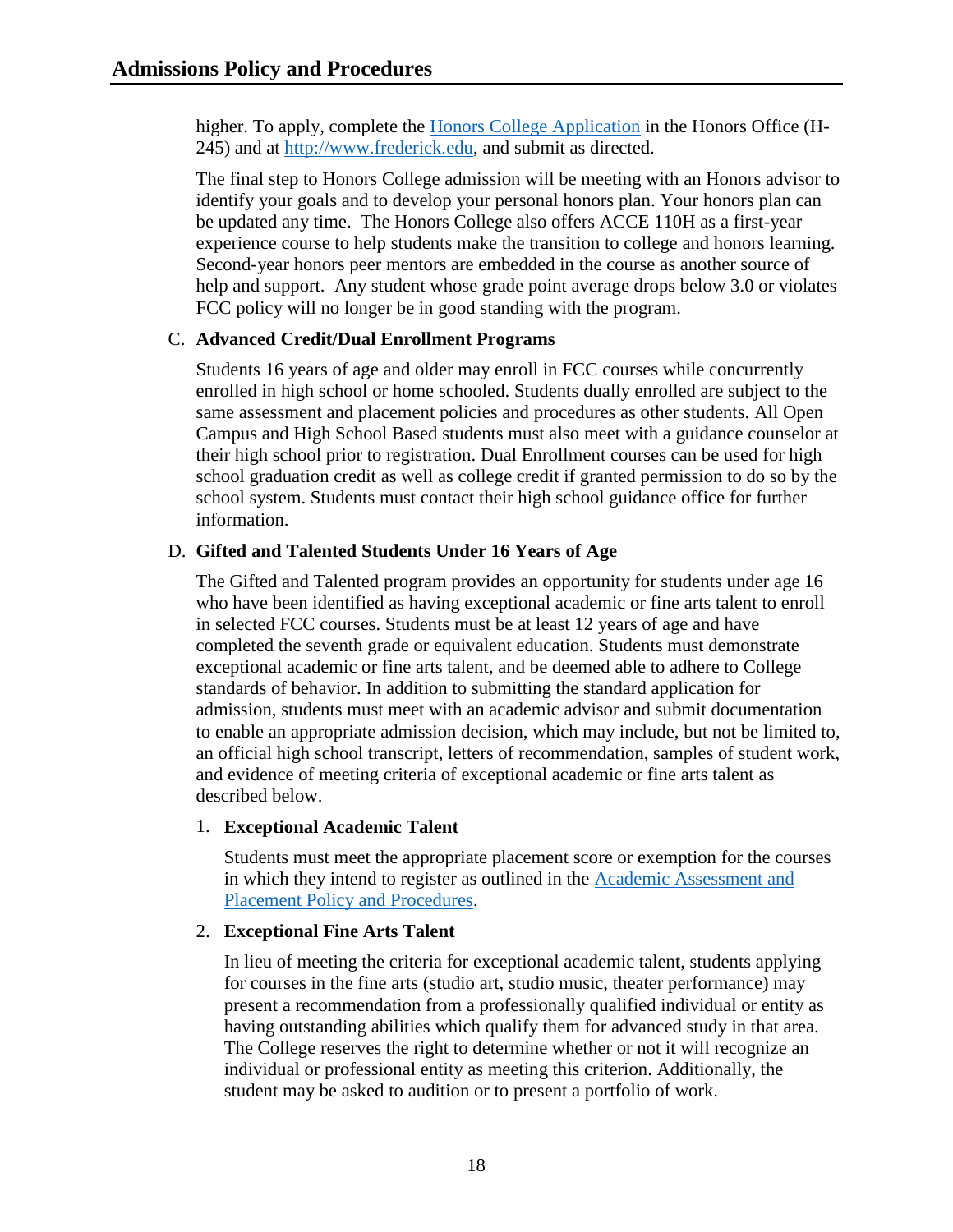Students must submit an application for admission and complete an interview with an academic advisor prior to completing the admissions process.

Students interested in taking courses other than fine arts must meet the appropriate placement score or exemption for the courses in which they intend to register as outlined in the College Academic Assessment and Placement Policy and Procedures.

Students enrolled under the Gifted and Talented program will be limited to a maximum of two courses per semester, with continuance at the College based upon satisfactory performance in the previous semester.

Admissions decisions for students applying for the fine arts courses on the basis of a professional recommendation will be made in conjunction with the program manager or department chair for that area. Students approved for admission under this criterion may only enroll in those courses related to their particular talent.

Failure to comply with any portion of this process will result in denial of admission. All required documents must be submitted, and all evaluation results in place, no less than two weeks prior to the start of the semester for which the student seeks enrollment.

#### <span id="page-19-0"></span>E. **Home School Students**

Students who are home schooled and are 16 or older follow the Enrollment Process of this Policy and Procedures. Home schooled students under the age of 16 must follow the Special Admission procedures for Gifted and Talented students unless enrolling in a Continuing Education Home School Enrichment course designed for specific age groups.

#### <span id="page-19-1"></span>F. **Students without a High School Diploma**

Persons without a high school diploma who are 18 years old or older, and who demonstrate college readiness through placement testing are eligible for admission and to register for credit and continuing education courses.

Students without a high school diploma have limited access to financial aid. Students should meet with a financial aid counselor or advisor to get information about financial aid. Students should also visit the Office of Adult Education to get information about how to earn a high school diploma while concurrently studying at FCC.

## <span id="page-19-2"></span>**X. Mid-Maryland Allied Healthcare Education Consortium**

The Mid-Maryland Allied Healthcare Education Consortium (MMAHEC) is a stateapproved consortium designed to increase the number of allied health professionals in critical shortage areas. The agreement is to share specific allied health programs between FCC, Howard Community College, and Carroll Community College. Regardless of county of residence, students completing credit programs in the MMAHEC must apply to and be registered in the college granting the program's certificate or degree. Students must be residents of Howard, Carroll, or Frederick counties to be eligible for these programs. Applications for MMAHEC programs are available on the respective